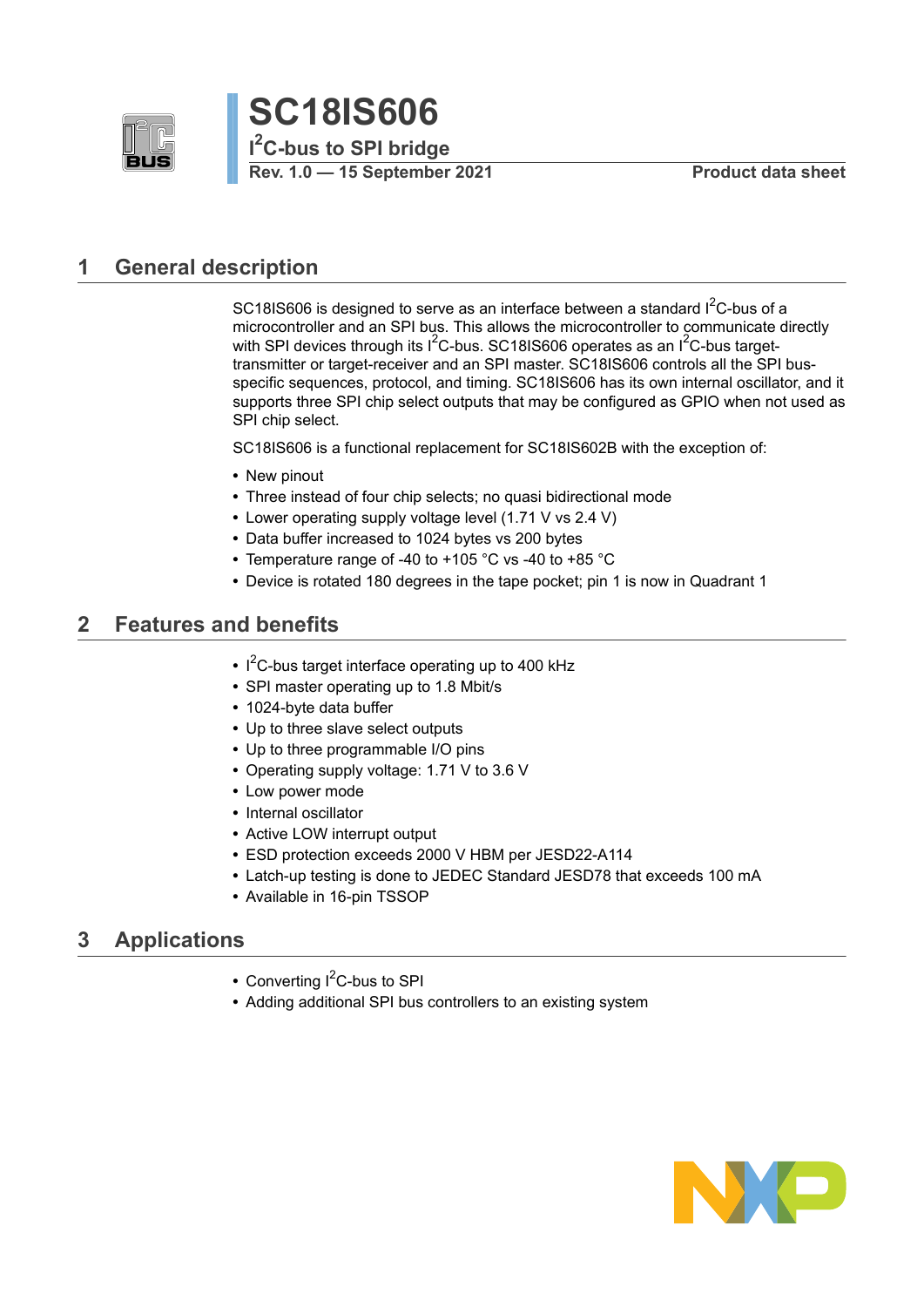## <span id="page-1-4"></span><span id="page-1-0"></span>**4 Ordering information**

| Table 1. Ordering information |                |             |                                                                           |                |  |  |  |  |  |  |  |
|-------------------------------|----------------|-------------|---------------------------------------------------------------------------|----------------|--|--|--|--|--|--|--|
| <b>Type number</b>            | <b>Topside</b> | Package     |                                                                           |                |  |  |  |  |  |  |  |
|                               | marking        | <b>Name</b> | <b>Description</b>                                                        | <b>Version</b> |  |  |  |  |  |  |  |
| <b>SC18IS606PW</b>            | 18IS606        | TSSOP16     | plastic thin shrink small outline package; 16 leads;<br>body width 4.4 mm | SOT403-1       |  |  |  |  |  |  |  |

## <span id="page-1-5"></span><span id="page-1-2"></span><span id="page-1-1"></span>**4.1 Ordering options**

**Table 2. Ordering options**

| Type number | Orderable part number | Package | <b>Packing method</b>                                      | Minimum<br>order<br>quantity | <b>Temperature</b>               |
|-------------|-----------------------|---------|------------------------------------------------------------|------------------------------|----------------------------------|
| SC18IS606PW | SC18IS606PWJ          | TSSOP16 | <b>REEL 13" Q1</b><br>*STANDARD<br>MARK SMD <sup>[1]</sup> | 2500                         | $T_{amb}$ = -40 °C to +105<br>°С |

[1] Find packing information at [www.nxp.com/docs/en/packing/SOT403-1\\_118.pdf](http://www.nxp.com/docs/en/packing/SOT403-1_118.pdf)

## <span id="page-1-6"></span>**5 Block diagram**

<span id="page-1-3"></span>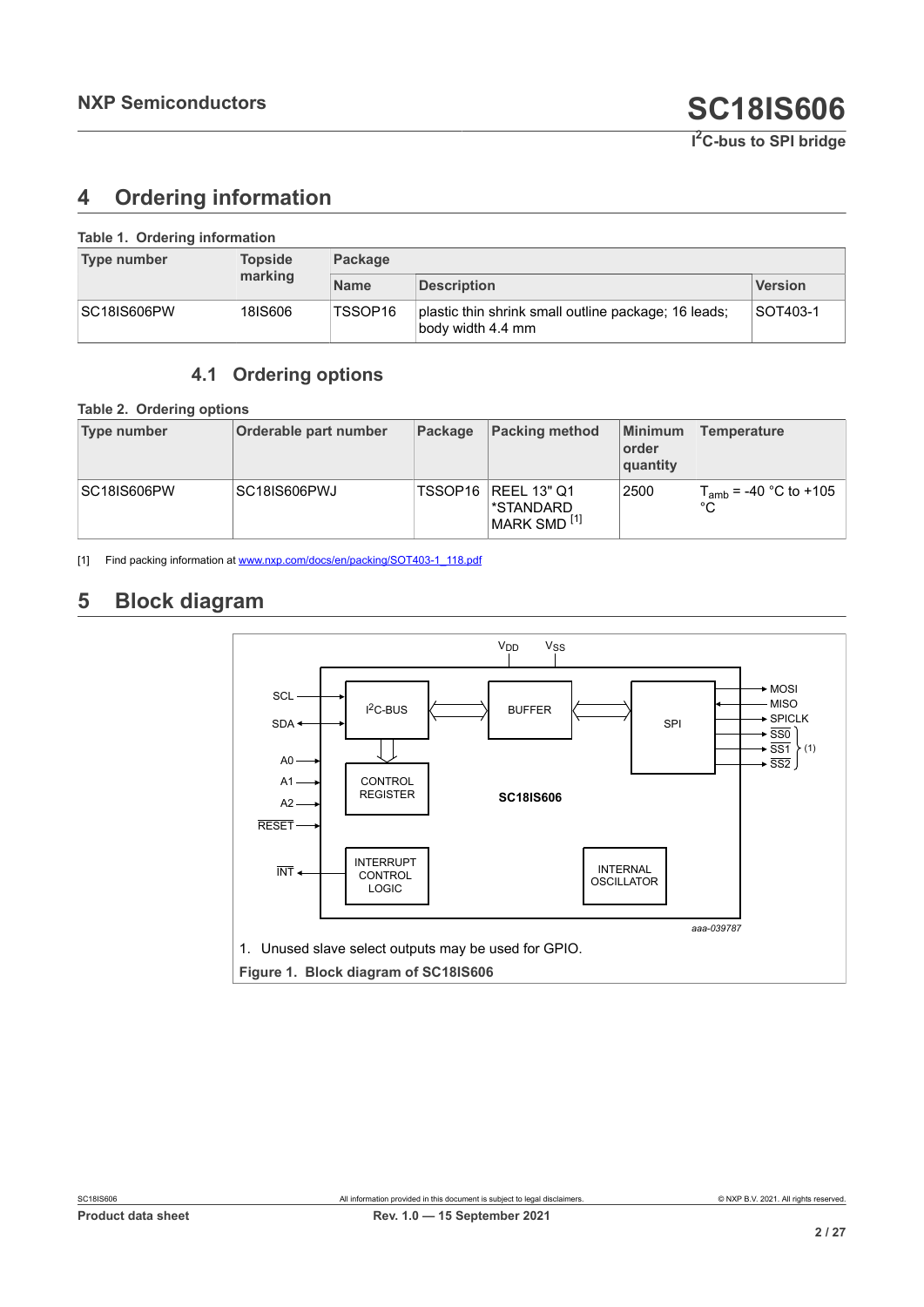## <span id="page-2-2"></span>**6 Pinning information**

### **6.1 Pinning**

<span id="page-2-3"></span><span id="page-2-1"></span>

### **6.2 Pin description**

<span id="page-2-4"></span><span id="page-2-0"></span>

| Table 3. Pin description           |                |             |                                                                                                                                                          |
|------------------------------------|----------------|-------------|----------------------------------------------------------------------------------------------------------------------------------------------------------|
| <b>Symbol</b>                      | Pin            | <b>Type</b> | <b>Description</b>                                                                                                                                       |
| SS0/GPIO0                          | 9              | I/O         | SPI slave select output 0 (active LOW) or GPIO 0                                                                                                         |
| SS1/GPIO1                          | 16             | 1/O         | SPI slave select output 1 (active LOW) or GPIO 1                                                                                                         |
| <b>RESET</b>                       | 4              |             | reset input (active LOW)                                                                                                                                 |
| $V_{SS}$                           | 13             |             | ground supply                                                                                                                                            |
| <b>MISO</b>                        | 14             |             | Master In, Slave Out                                                                                                                                     |
| <b>MOSI</b>                        | 10             | O           | Master Out. Slave In                                                                                                                                     |
| <b>SDA</b>                         | 1              | I/O         | $I2C$ -bus data                                                                                                                                          |
| SCL                                | $\overline{2}$ |             | $I^2C$ -bus clock                                                                                                                                        |
| <b>INT</b>                         | 3              | O           | Interrupt output (active LOW). This pin is an open-drain pin<br>which must be pulled HIGH with resistor and must not be<br>held LOW at power on or reset |
| SS <sub>2</sub> /GPIO <sub>2</sub> | 8              | I/O         | SPI slave select output 2 (active LOW) or GPIO 2                                                                                                         |
| <b>SPICI K</b>                     | 11             | $\Omega$    | SPI clock                                                                                                                                                |
| V <sub>DD</sub>                    | 12             |             | supply voltage                                                                                                                                           |
| <b>VREFP</b>                       | 15             |             | must connect to $V_{DD}$                                                                                                                                 |
| A <sub>0</sub>                     | 7              |             | address input 0                                                                                                                                          |
| A1                                 | 6              |             | address input 1                                                                                                                                          |
| A2                                 | 5              |             | address input 2                                                                                                                                          |

## <span id="page-2-5"></span>**7 Functional description**

SC18IS606 acts as a bridge between an  $I^2C$ -bus and an SPI interface. It allows an  $I^2C$ bus controller device to communicate with any SPI-enabled device.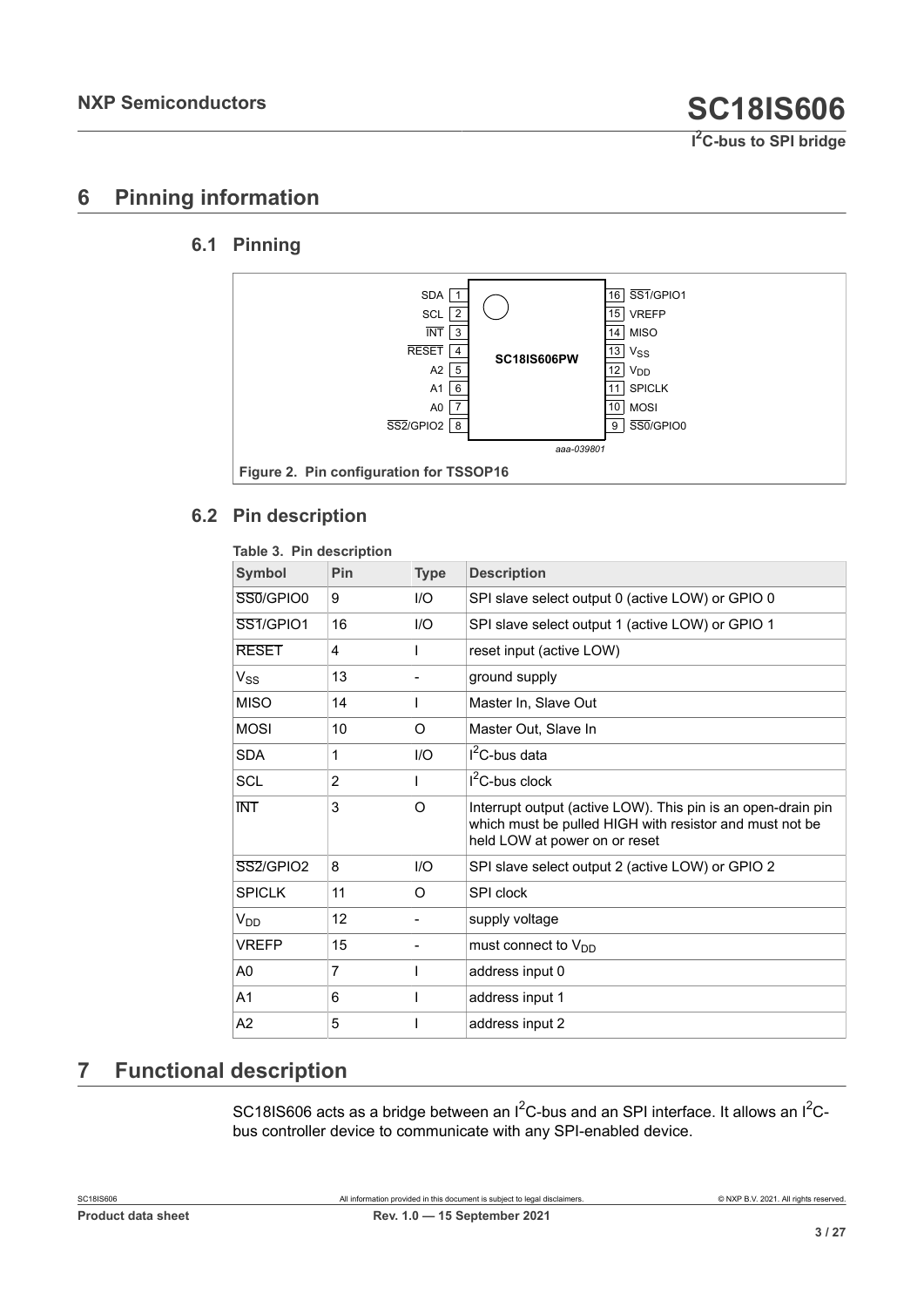## **7.1 I <sup>2</sup>C-bus interface**

<span id="page-3-2"></span>The  $I^2C$ -bus uses two wires (SDA and SCL) to transfer information between devices connected to the bus, and it has the following features:

- **•** Bidirectional data transfer between controllers and targets
- **•** Multi-controller bus (no central controller)
- **•** Arbitration between simultaneously transmitting controllers without corruption of serial data on the bus
- **•** Serial clock synchronization allows devices with different bit rates to communicate via one serial bus
- **•** Serial clock synchronization can be used as a handshake mechanism to suspend and resume serial transfer
- The I<sup>2</sup>C-bus may be used for test and diagnostic purposes

A typical  $I^2C$ -bus configuration is shown in [Figure 3.](#page-3-0) (Refer to NXP Semiconductors *UM10204, "I2C-bus specification and user manual"*, at [www.nxp.com/documents/](http://www.nxp.com/documents/user_manual/UM10204.pdf) [user\\_manual/UM10204.pdf.](http://www.nxp.com/documents/user_manual/UM10204.pdf))

<span id="page-3-0"></span>

**Figure 3. I2C-bus configuration**

SC18IS606 device provides a byte-oriented  $I^2C$ -bus interface that supports data transfers up to 400 kHz. When the  $1^2C$ -bus controller is reading data from SC18IS606, the device will be a target-transmitter. SC18IS606 will be a target-receiver when the I<sup>2</sup>C-bus controller is sending data. At no time does  $SC181S606$  act as an  $I^2C$ -bus controller, however, it does have the ability to hold the SCL line LOW between bytes to complete its internal processes (e.g., clock stretching).

### **7.1.1 Addressing**

<span id="page-3-3"></span><span id="page-3-1"></span>

The first seven bits of the first byte sent after a START condition defines the target address of the device being accessed on the bus. The eighth bit determines the direction of the message. A '0' in the least significant position of the first byte means that the controller will write information to a selected target. A '1' in this position means that the controller will read information from the target. When an address is sent, each device in a system compares the first seven bits after the START condition with its address. If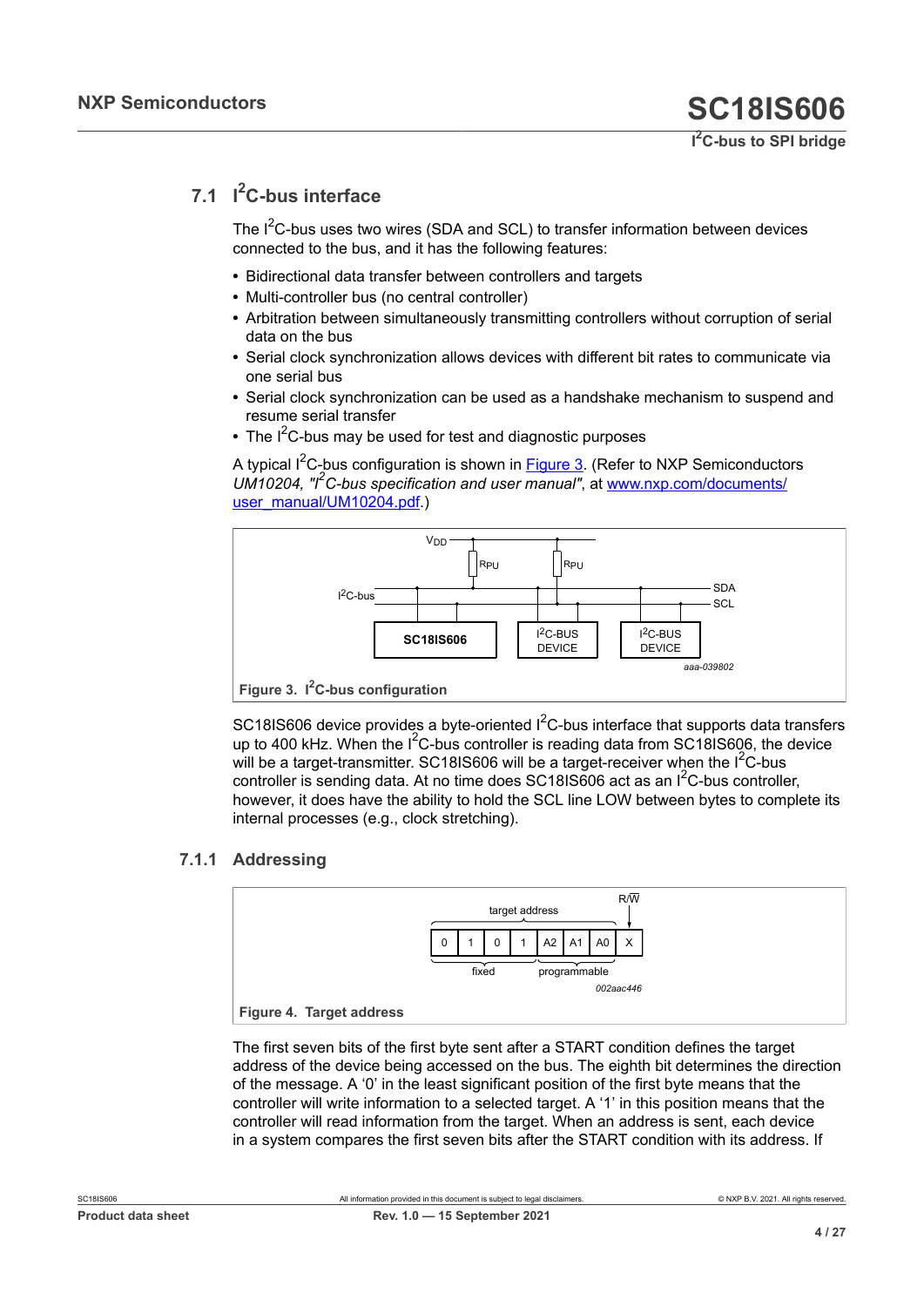they match, the device considers itself addressed by the controller as a target-receiver or target-transmitter, depending on the  $R/\overline{W}$  bit.

A target address of SC18IS606 is comprised of a fixed and a programmable part. The programmable part of the target address enables the maximum possible number of such devices to be connected to the  $1^2$ C-bus. Since SC18IS606 has three programmable address bits (defined by the A2, A1, and A0 pins), it is possible to have eight of these devices on the same bus.

The state of the A2, A1, and A0 pins are latched at reset. Changes made after reset will not alter the address.

When SC18IS606 is busy after the address byte is transmitted, it will not acknowledge its address.

#### **7.1.2 Write to data buffer**

<span id="page-4-3"></span>All communications to or from SC18IS606 occur through the data buffer. The data buffer is 1024 bytes deep. A message begins with SC18IS606 address, followed by the Function ID. Depending upon the Function ID, zero to 1024 data bytes can follow.

SC18IS606 will place the data received into a buffer and continue loading the buffer until a STOP condition is received. After the STOP condition is detected, further communications will not be acknowledged until the function designated by the Function ID has been completed.

<span id="page-4-2"></span>

<span id="page-4-4"></span>**Figure 5. Write to data buffer**

#### **7.1.3 SPI read and write - Function ID 01h to 0x7h**

Data in the buffer will be sent to the SPI port if the Function ID is 01h to 0x7h. The Function ID contains the Slave Select (SS) to be used for the transmission on the SPI port. There are three Slave Selects that can be used, with each SS being selected by one of the bits in the Function ID. There is no restriction on the number or combination of Slave Selects that can be enabled for an SPI message. If more than one SSn pin is enabled at one time, the user should be aware of possible contention on the data outputs of the SPI slave devices.

<span id="page-4-1"></span>**Table 4. Function ID 01h to 0x7h**

|  |  | CCO<br>ےت⊙ | CCA<br>ິບບາ | SS <sub>0</sub> |
|--|--|------------|-------------|-----------------|

The data on the SPI port will contain the same information as the  $I^2C$ -bus data, but without the slave address and Function ID. For example, if the message shown in [Figure 6](#page-4-0) is transmitted on the  $I^2C$ -bus, the SPI bus will send the message shown in [Figure 7.](#page-5-0)

<span id="page-4-0"></span>

|                                        | write to buffer                   |  |  |                 |                |                   |   |  |   |        |           |  |  |
|----------------------------------------|-----------------------------------|--|--|-----------------|----------------|-------------------|---|--|---|--------|-----------|--|--|
| S                                      | TARGET ADDRESS $ \overline{w} $ A |  |  | <b>FUNCTION</b> | $\overline{A}$ | DATA <sub>1</sub> | A |  | A | DATA n | A         |  |  |
|                                        |                                   |  |  |                 |                |                   |   |  |   |        | 002aac448 |  |  |
| Figure 6. I <sup>2</sup> C-bus message |                                   |  |  |                 |                |                   |   |  |   |        |           |  |  |
|                                        |                                   |  |  |                 |                |                   |   |  |   |        |           |  |  |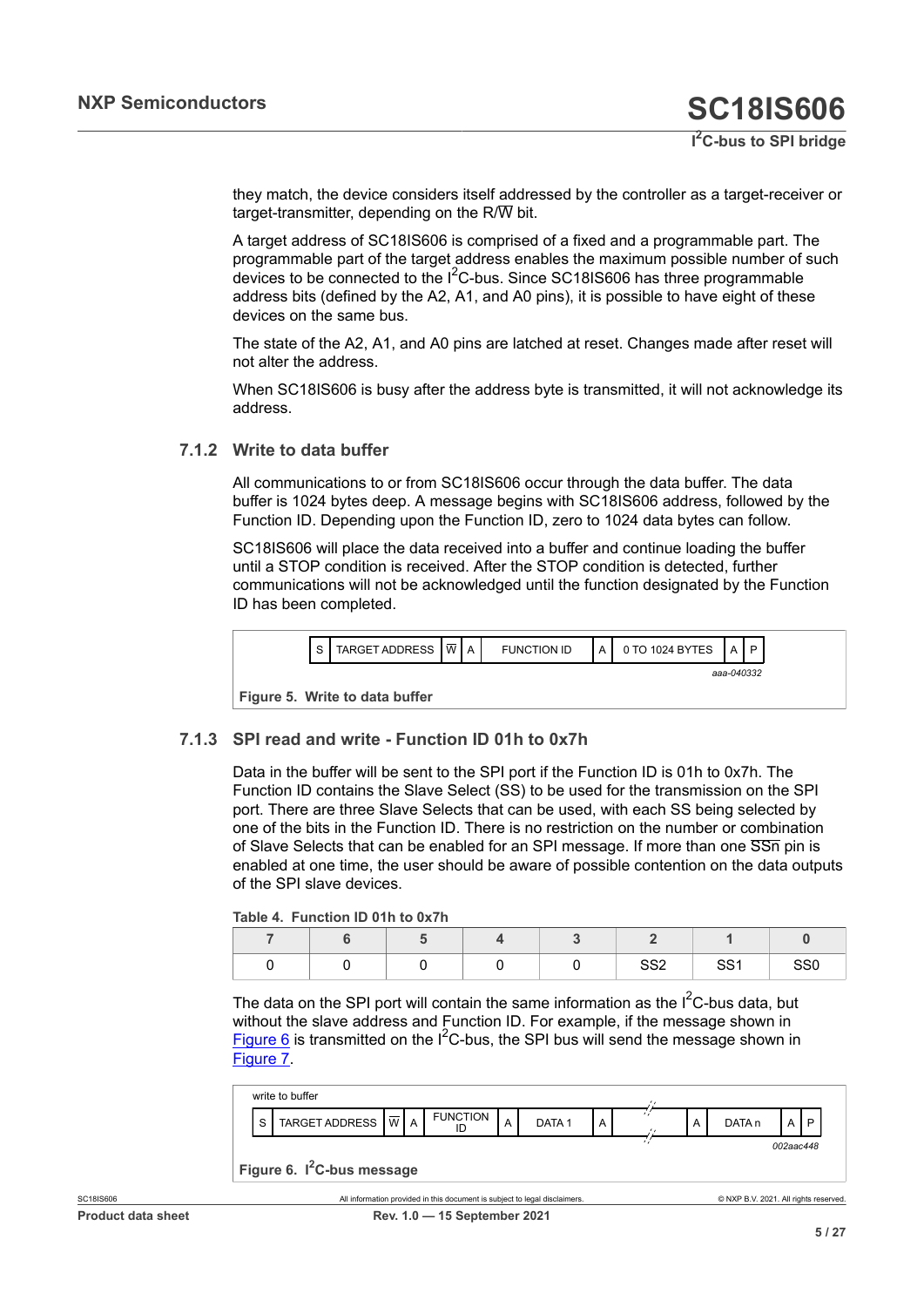<span id="page-5-0"></span>

SC18IS606 counts the number of data bytes sent to the  $I^2C$ -bus port and will automatically send this same number of bytes to the SPI bus. As the data is transmitted from the MOSI pin, it is also read from the MISO pin and saved in the data buffer. Therefore, the old data in the buffer is overwritten. The data in the buffer can then be read back.

If the data from the SPI bus needs to be returned to the  $I^2C$ -bus controller, the process must be completed by reading the data buffer. [Section 8](#page-10-0) gives an example of an SPI read.

#### **7.1.4 Read from buffer**

<span id="page-5-4"></span>A read from the data buffer requires no Function ID. The target address with the R/W bit set to a '1' will cause SC18IS606 to send the buffer contents to the I<sup>2</sup>C-bus controller. The buffer contents are not modified during the read process.

<span id="page-5-2"></span>

| S | TARGET ADDRESS   R   A     |  |  | DATA <sub>1</sub> |  |  |  | A | DATA <sub>n</sub> | <b>NA</b> | D |
|---|----------------------------|--|--|-------------------|--|--|--|---|-------------------|-----------|---|
|   |                            |  |  |                   |  |  |  |   |                   | 002aac449 |   |
|   | Figure 8. Read from buffer |  |  |                   |  |  |  |   |                   |           |   |

A typical write and read from an SPI EEPROM is shown in [Section 8](#page-10-0).

<span id="page-5-5"></span>After a read the interrupt line is cleared.

#### **7.1.5 Configure SPI Interface - Function ID F0h**

The SPI hardware operating mode, data direction, and frequency can be changed by sending a 'Configure SPI Interface' command to the  $I^2C$ -bus.

<span id="page-5-3"></span>

**Figure 9. Configure SPI Interface**

After SC18IS606 address is transmitted on the bus, the Configure SPI Interface Function ID (F0h) is sent followed by a byte which will define the SPI communications.

The Clock Phase bit (CPHA) allows the user to set the edges for sampling and changing data. The Clock Polarity bit (CPOL) allows the user to set the clock polarity. [Figure 18](#page-13-0) and [Figure 19](#page-14-0) show the different settings of Clock Phase bit CPHA.

<span id="page-5-1"></span>**Table 5. Configure SPI Interface (F0h) bit allocation**

|              | - |    |              |       |       |                |    |
|--------------|---|----|--------------|-------|-------|----------------|----|
| <b>Bit</b>   |   |    |              |       |       |                |    |
| Symbol       |   | 71 | <b>ORDER</b> | MODE1 | MODE0 | E <sub>1</sub> | FC |
| <b>Reset</b> |   |    |              |       |       |                |    |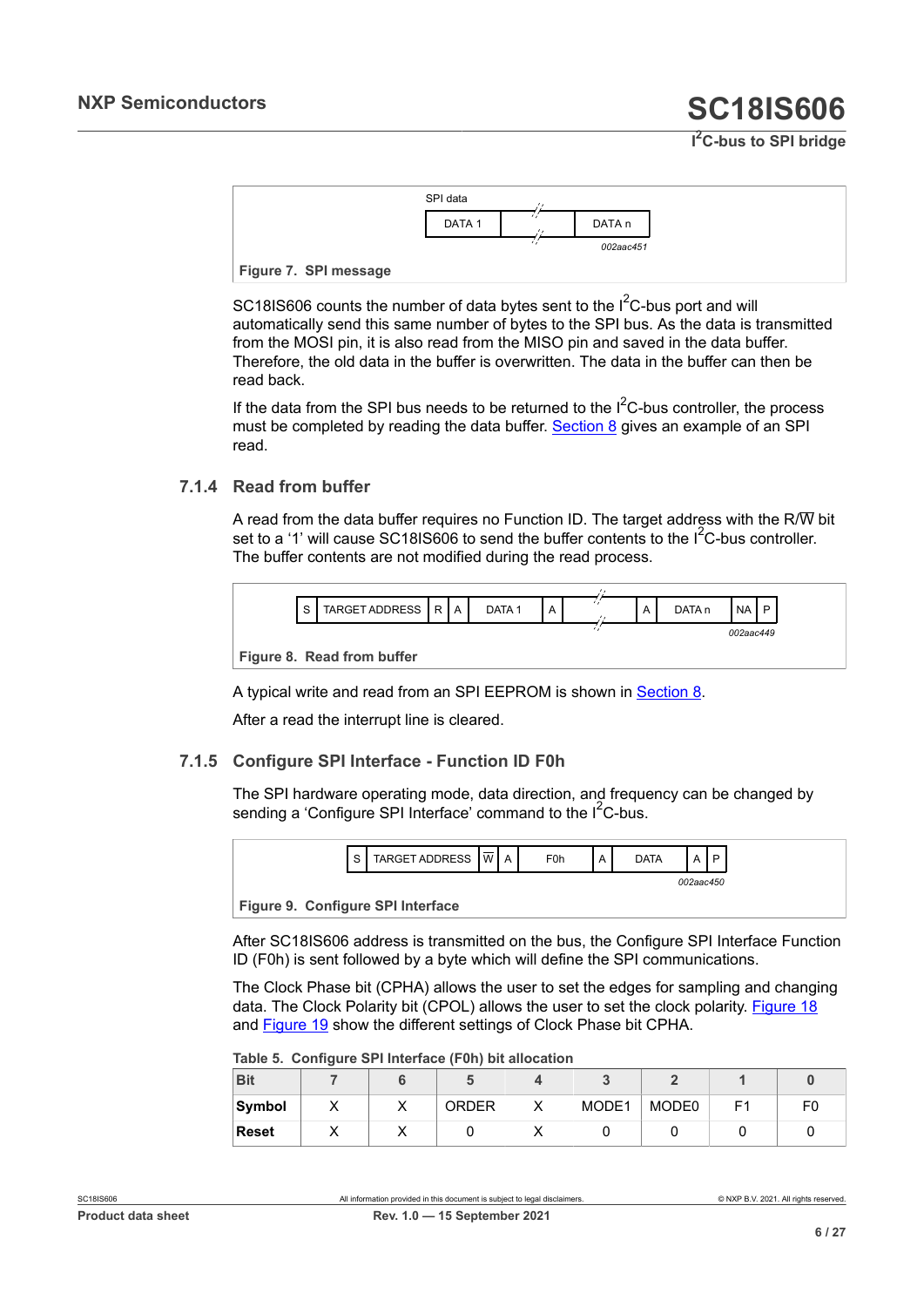| <b>Bit</b> | <b>Symbol</b> | <b>Description</b>                                                                                                                                                                                                                                                                                                                                                                 |
|------------|---------------|------------------------------------------------------------------------------------------------------------------------------------------------------------------------------------------------------------------------------------------------------------------------------------------------------------------------------------------------------------------------------------|
| 7:6        |               | reserved                                                                                                                                                                                                                                                                                                                                                                           |
| 5          | <b>ORDER</b>  | When logic 0, the MSB of the data word is transmitted first. If logic<br>1, the LSB of the data word is transmitted first.                                                                                                                                                                                                                                                         |
| 4          |               | reserved                                                                                                                                                                                                                                                                                                                                                                           |
| 3:2        | MODE1:MODE0   | Mode selection<br>00 - SPICLK LOW when idle; data clocked in on leading edge<br>$(CPOL = 0, CPHA = 0)$<br>01 - SPICLK LOW when idle; data clocked in on trailing edge<br>$(CPOL = 0, CPHA = 1)$<br>10 - SPICLK HIGH when idle; data clocked in on trailing edge<br>$(CPOL = 1, CPHA = 0)$<br>11 - SPICLK HIGH when idle; data clocked in on leading edge<br>$(CPOL = 1, CPHA = 1)$ |
| 1:0        | F1:FO         | SPI clock rate<br>00 - 1875 kHz<br>01 - 455 kHz<br>10 - 115 kHz<br>11 - 58 kHz                                                                                                                                                                                                                                                                                                     |

#### <span id="page-6-0"></span>**Table 6. Configure SPI Interface (F0h) bit description**

#### **7.1.6 Clear Interrupt - Function ID F1h**

<span id="page-6-3"></span>An interrupt is generated by SC18IS606 after any SPI transmission has been completed. This interrupt can be cleared (INT pin HIGH) by sending a 'Clear Interrupt' command. It is not necessary to clear the interrupt; when polling the device, this function may be ignored.

<span id="page-6-1"></span>

#### **7.1.7 Idle mode - Function ID F2h**

<span id="page-6-4"></span>A low-power mode may be entered by sending the 'Idle Mode' command.

<span id="page-6-2"></span>

|                      | c | TARGET ADDRESS I W | $\Delta$ | F <sub>2</sub> h |           | D |
|----------------------|---|--------------------|----------|------------------|-----------|---|
|                      |   |                    |          |                  | 002aac453 |   |
| Figure 11. Idle mode |   |                    |          |                  |           |   |

<span id="page-6-5"></span>The Idle mode will be exited when its  $I^2C$ -bus address is detected.

#### **7.1.8 GPIO Write - Function ID F4h**

The state of the pins defined as GPIO may be changed using the Port Write function.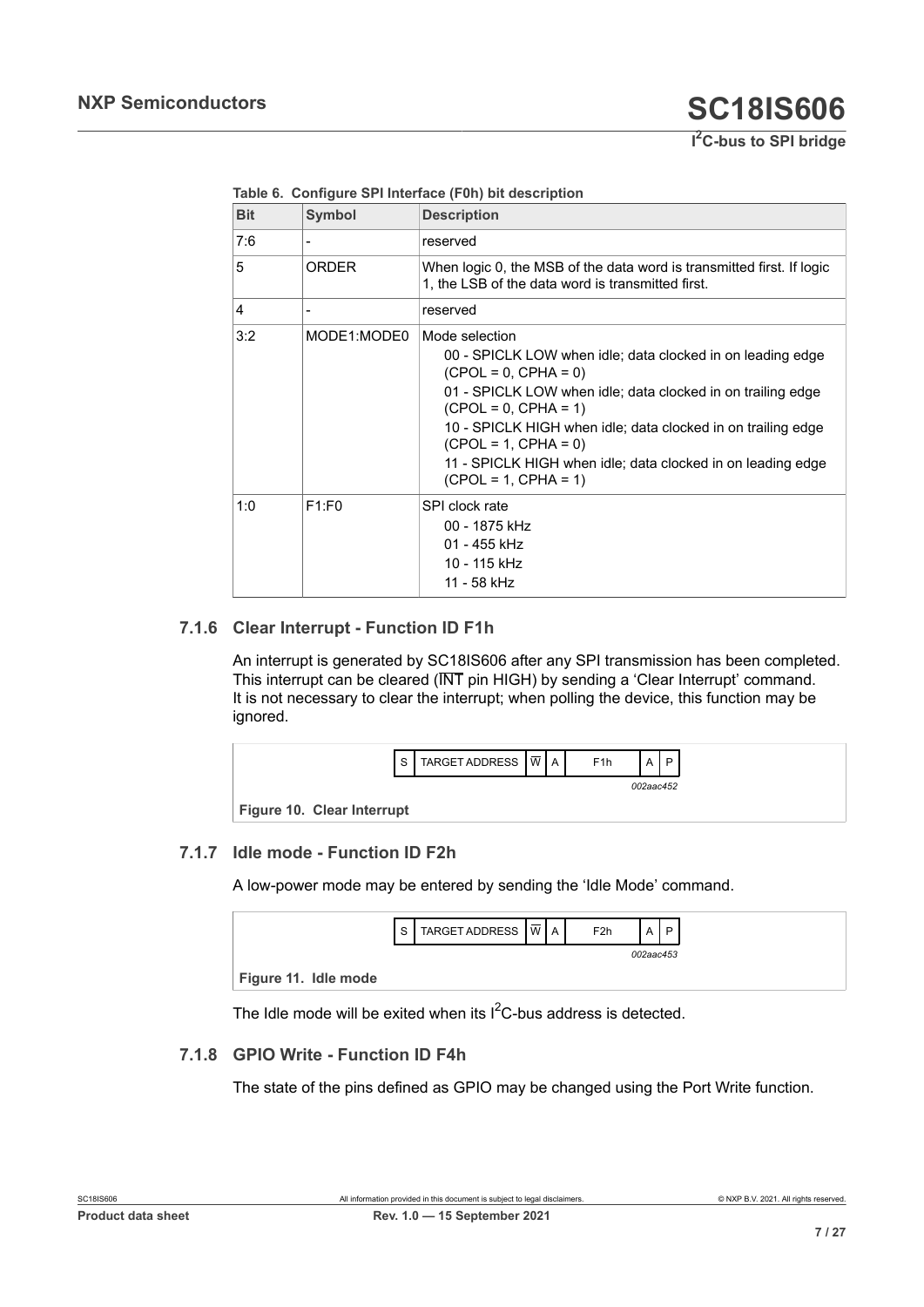**I <sup>2</sup>C-bus to SPI bridge**

| $\sqrt{2}$<br>╰ | 池<br>_ | M<br>. . | Δ<br>$\cdots$ | F4h | A | )ata |           | D |
|-----------------|--------|----------|---------------|-----|---|------|-----------|---|
|                 |        |          |               |     |   |      | 002aac454 |   |

#### <span id="page-7-2"></span>**Figure 12. GPIO Write**

The data byte following the F4h command will determine the state of SS2, SS1, and SS0, if they are configured as GPIO. The Port Enable function will define if these pins are used as SPI Slave Selects or if they are GPIO.

<span id="page-7-0"></span>

| <b>Bit</b>   |           |  |  |                 |                 |                 |
|--------------|-----------|--|--|-----------------|-----------------|-----------------|
| Symbol       | $\lambda$ |  |  | SS <sub>2</sub> | SS <sub>1</sub> | SS <sub>0</sub> |
| <b>Reset</b> |           |  |  |                 |                 |                 |

#### **7.1.9 GPIO Read - Function ID F5h**

<span id="page-7-5"></span>The state of the pins defined as GPIO may be read into SC18IS606 data buffer using the GPIO Read function.

<span id="page-7-3"></span>

|                      | $\epsilon$ | TARGET ADDRESS $ \overline{w} $ A |  | F <sub>5</sub> h | <b>DATA</b> |           |
|----------------------|------------|-----------------------------------|--|------------------|-------------|-----------|
|                      |            |                                   |  |                  |             | 002aac455 |
| Figure 13. GPIO Read |            |                                   |  |                  |             |           |

Note that this function does not return the value of the GPIO. To receive the GPIO contents, a one-byte Read Buffer command would be required. The value of the Read Buffer command will return the following byte.

#### <span id="page-7-1"></span>**Table 8. GPIO Read (F5h) bit allocation**

| $\cdot$ | $\cdot$ | . . | $\cdot$ | 000<br>$\sim$ | cc.<br><u>، ن</u> | SS <sub>0</sub> |
|---------|---------|-----|---------|---------------|-------------------|-----------------|

Data for pins not defined as GPIO are undefined.

A GPIO Read is always performed to update the GPIO data in the buffer. The buffer is undefined after the GPIO data is read back from the buffer. Therefore, reading data from the GPIO always requires a two-message sequence (GPIO Read, followed by Read Buffer).

#### **7.1.10 GPIO Enable - Function ID F6h**

<span id="page-7-6"></span>At reset, the Slave Select pins (SS0, SS1 and SS2) are configured to be used as slave select outputs. If these pins are not required for the SPI functions, they can be used as GPIO after they are enabled as GPIO. Any combination of pins may be configured to function as GPIO or Slave Selects.

<span id="page-7-4"></span>After the GPIO Enable function is sent, the ports defined as GPIO will be configured as input-only.

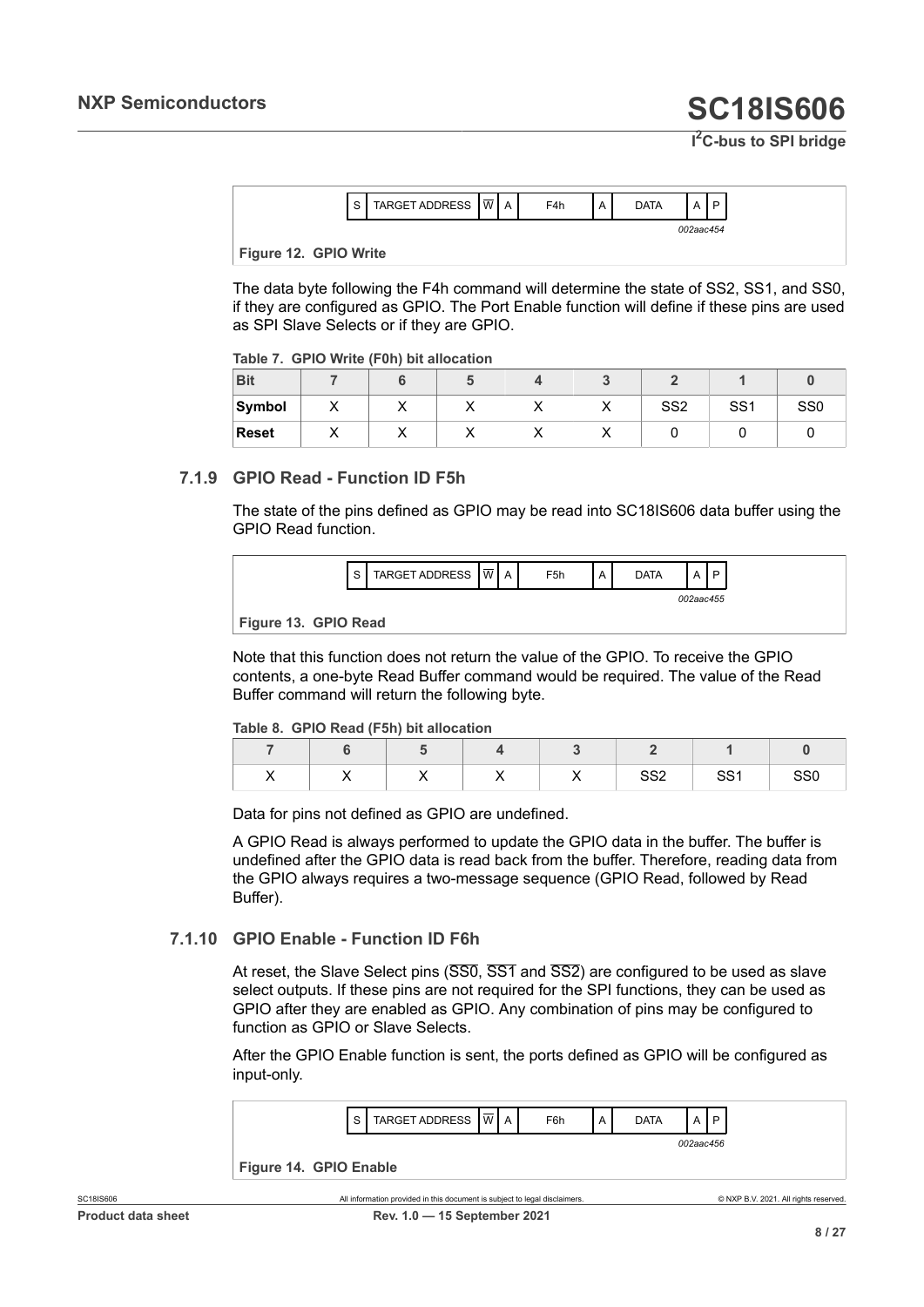The data byte following the F6h command byte will determine which pins can be used as GPIO. A logic 1 will enable the pin as a GPIO, while a logic 0 will disable GPIO control.

<span id="page-8-0"></span>

| Table 9. GPIO Enable (F6h) bit allocation |  |  |  |
|-------------------------------------------|--|--|--|
|-------------------------------------------|--|--|--|

| . . | $\cdot$ | . . | . . | $\cdot$ | CCO<br>ےت⊙ | cc.<br><u>ا ت</u> | SS <sub>0</sub> |
|-----|---------|-----|-----|---------|------------|-------------------|-----------------|

#### **7.1.11 GPIO Configuration - Function ID F7h**

<span id="page-8-3"></span>The pins defined as GPIO may be configured by software to one of three types on a pinby-pin basis. These are: push-pull, open-drain, and input-only.

Two bits select the output type for each port pin.

<span id="page-8-1"></span>

|  | Table 10. GPIO Configuration (F7h) bit allocation |  |
|--|---------------------------------------------------|--|
|  |                                                   |  |

| ,, | ,, | 0011<br>، ےت | SS2.0 | SS1.1 | SS1.0 | SS0.1 | SS0.0 |
|----|----|--------------|-------|-------|-------|-------|-------|

#### <span id="page-8-2"></span>**Table 11. GPIO Configuration (F7h) bit description**

| <b>Bit</b>    | <b>Symbol</b>     | <b>Description</b>                                                                                          |
|---------------|-------------------|-------------------------------------------------------------------------------------------------------------|
| 7             | X                 |                                                                                                             |
| 6             | X                 |                                                                                                             |
| 5             | SS <sub>2.1</sub> | $SS2[1:0] = 00$ : input-only (high-impedance)                                                               |
| 4             | SS2.0             | $SS2[1:0] = 01$ : push-pull<br>$SS2[1:0] = 10$ : input-only (high-impedance)<br>$SS2[1:0] = 11: open-drain$ |
| 3             | SS <sub>1.1</sub> | $SS1[1:0] = 00$ : input-only (high-impedance)                                                               |
| $\mathcal{P}$ | SS <sub>1.0</sub> | $SS1[1:0] = 01$ : push-pull<br>$SS1[1:0] = 10$ : input-only (high-impedance)<br>$SS1[1:0] = 11: open-drain$ |
| 1             | SS0.1             | $SSO[1:0] = 00$ : input-only (high-impedance)                                                               |
| 0             | SS0.0             | $SS0[1:0] = 01: push-pull$<br>$SS0[1:0] = 10$ : input-only (high-impedance)<br>$SS0[1:0] = 11: open-drain$  |

The SSn pins defined as GPIO, for example SS0.0 and SS0.1, may be configured by software to one of three types. These are: push-pull, open-drain, and input-only. Two configuration bits in GPIO Configuration register for each pin select the type for each pin. A pin has Schmitt-triggered input that also has a glitch suppression circuit.

#### **7.1.11.1 Open-drain output configuration**

<span id="page-8-4"></span>The open-drain output configuration turns off all pull-ups and only drives the pull-down transistor of the pin when the port latch contains a logic 0. To be used as a logic output, a pin configured in this manner must have an external pull-up, typically a resistor tied to V<sub>DD</sub>.

The open-drain pin configuration is shown in [Figure 15](#page-9-0).

An open-drain pin has a Schmitt-triggered input that also has a glitch suppression circuit.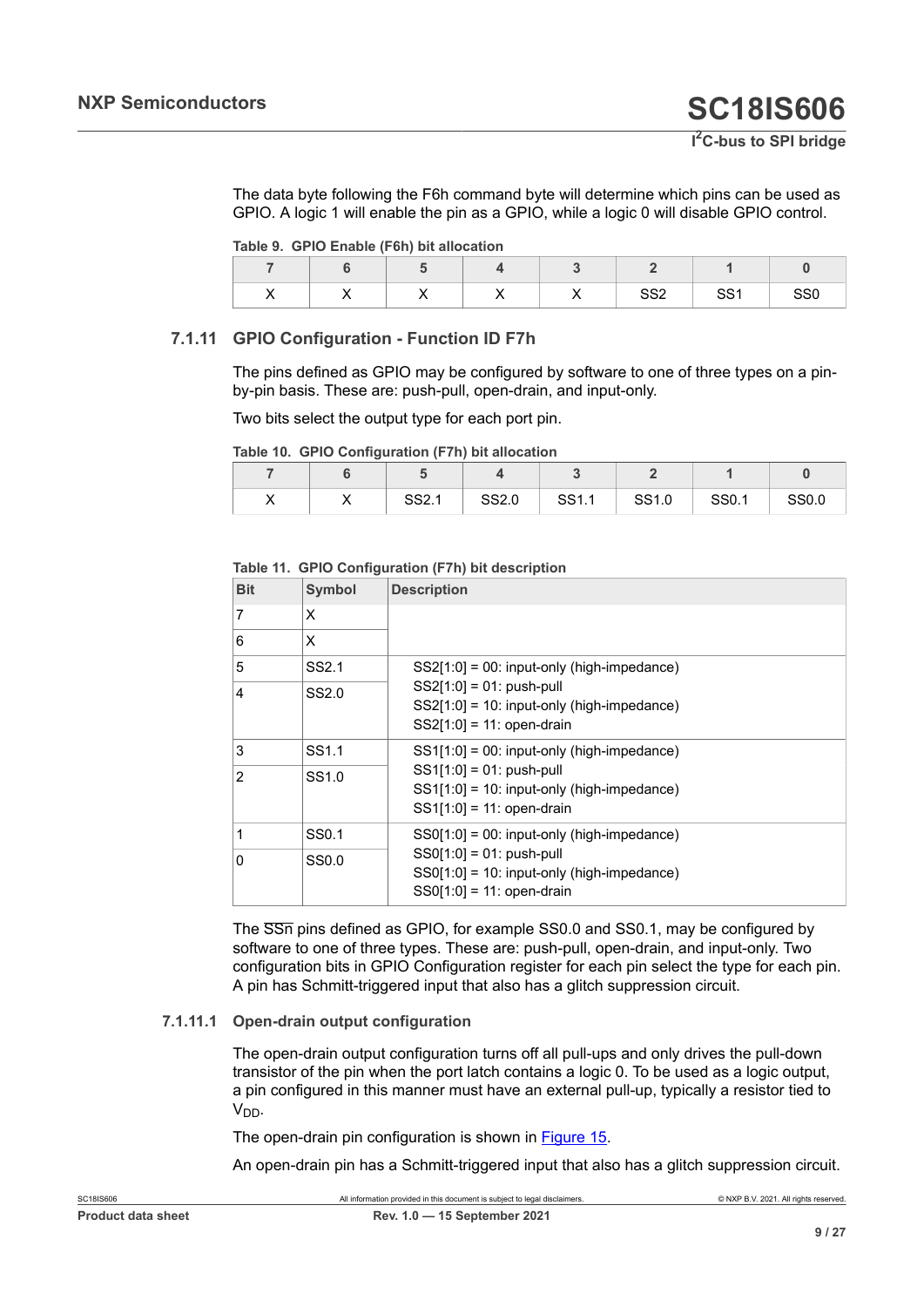

<span id="page-9-0"></span>

#### **7.1.11.2 Input-only configuration**

<span id="page-9-3"></span>The input-only pin configuration is shown in [Figure 16.](#page-9-1) It is a Schmitt-triggered input that also has a glitch suppression circuit.

<span id="page-9-1"></span>

#### **7.1.11.3 Push-pull output configuration**

<span id="page-9-4"></span>The push-pull output configuration has the same pull-down structure as the open-drain but provides a continuous strong pull-up when the port latch contains a logic 1. The pushpull mode may be used when source current is needed from a pin output.

The push-pull pin configuration is shown in [Figure 17.](#page-9-2)

A push-pull pin has a Schmitt-triggered input that also has a glitch suppression circuit.

<span id="page-9-2"></span>

#### **7.1.12 Read Version: Function ID FEh**

<span id="page-9-5"></span>This function commands the SC18IS606 to put version information into the read buffer. Once this command is issued, there will be a null terminated string place in the read buffer. The string contains the part number and a version string "SC18IS606 1.0.0"

The total length is 16 bytes including a 00h null terminator. Values in the Readbuffer past the null terminator remain from a previous operation. The example above yields these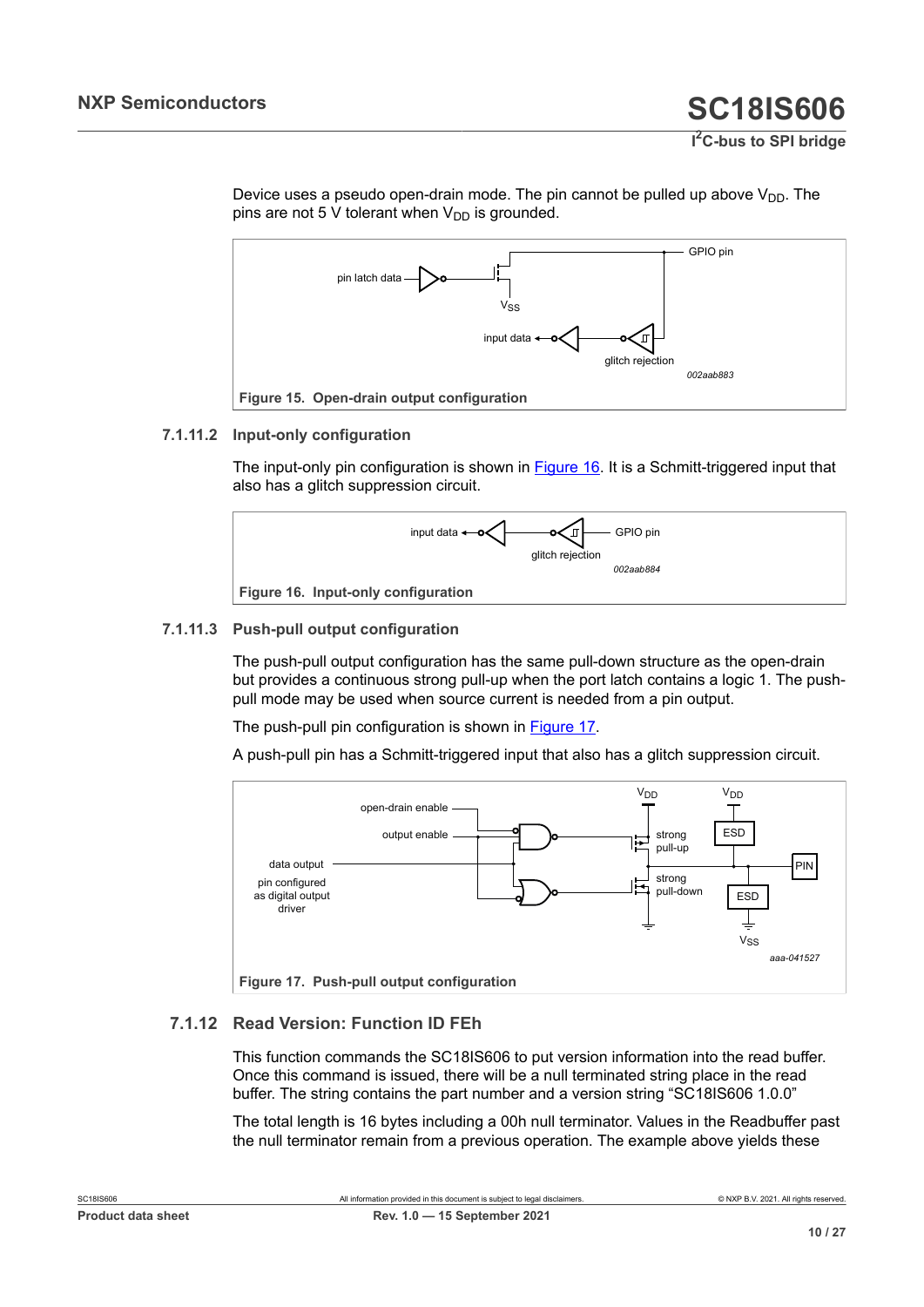hex values in the first 16 locations in the read buffer: 0x53 0x43 0x31 0x38 0x49 0x53 0x36 0x30 0x36 0x20 0x31 0x2e 0x30 0x2e 0x30 0x00

### **7.2 SPI interface**

<span id="page-10-1"></span>The SPI interface can support Mode 0 through Mode 3 of the SPI specification and can operate up to 1.8 Mbit/s. The SPI interface uses at least four pins: SPICLK, MOSI, MISO, and Slave Select (SSn).

SSn are the slave select pins. In a typical configuration, an SPI master selects one SPI device as the current slave.

There are actually three  $\overline{SSn}$  pins (SS0, SS1 and SS2) to allow SC18IS606 to communicate with multiple SPI devices.

SC18IS606 generates the SPICLK (SPI clock) signal in order to send and receive data. The SCLK, MOSI, and MISO are typically tied together between two or more SPI devices. Data flows from SC18IS606 (master) to slave on the MOSI pin (pin 10) and the data flows from slave to SC18IS606 (master) on the MISO pin (pin 14).

#### <span id="page-10-0"></span>**8 I <sup>2</sup>C-bus to SPI communications example**

The following example describes a typical sequence of events required to read the contents of an SPI-based EEPROM. This example assumes that SC18IS606 is configured to respond to address 50h. A START condition is shown as 'ST', while a STOP condition is 'SP'. The data is presented in hexadecimal format.

This sequence was not included in the testing, as there is no EEPROM on the bridge board, but should work as written. A script for reading SPI Flash was tested, however.

- 1. The first message is used to configure the SPI port for mode and frequency. ST,50,F0,02,SP SPI frequency 115 kHz using Mode 0
- 2. An SPI EEPROM first requires that a Write Enable command be sent before data can be written.

ST,50,04,06,SP EEPROM write enable using SS2, assuming the Write Enable is 06h

- 3. Clear the interrupt. This is not required if using a polling method rather than interrupts. ST,50,F1,SP Clear interrupt
- 4. Write the 8 data bytes. The first byte (Function ID) tells SC18IS606 which Slave Select output to use. This example uses SS2 (shown as 04h). The first byte sent to the EEPROM is normally 02h for the EEPROM write command. The next one or two bytes represent the subaddress in the EEPROM. In this example, a twobyte subaddress is used. Bytes 00 and 30 would cause the EEPROM to write to subaddress 0030h. The next eight bytes are the eight data bytes that will be written to subaddresses 0030h through 0037h.

ST,50,04,02,00,30,01,02,03,04,05,06,07,08,SP Write 8 bytes using SS2

5. When an interrupt occurs, do a Clear Interrupt or wait until SC18IS606 responds to its  $I<sup>2</sup>C$ -bus address.

ST,50,F1,SP Clear interrupt

6. Read the 8 bytes from the EEPROM. Note that we are writing a command, even though we are going to perform a read from the SPI port. The Function ID is again 04h, indicating that we are going to use SS2. The EEPROM requires that you send a 03h for a read, followed by the subaddress you would like to read. We are going to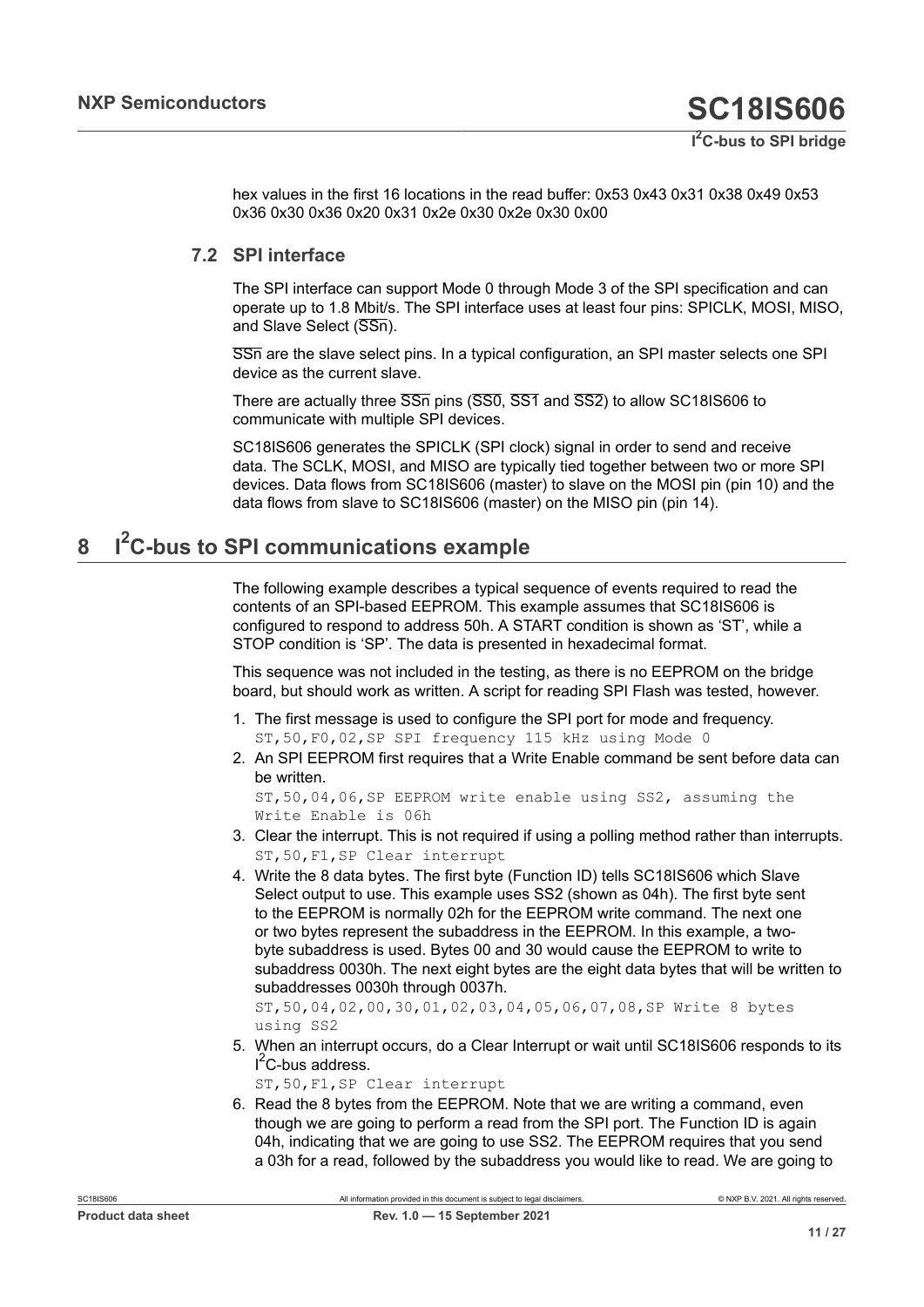<span id="page-11-2"></span><span id="page-11-1"></span><span id="page-11-0"></span>read back the same data previously written, so this means that the subaddress should be 0030h. We would like to read back 8 bytes so we can send eight bytes of FFh to tell SC18IS606 to send eight more bytes on MOSI. While it is sending these eight data bytes, it is also reading the MISO pin and saving the data in the buffer. ST,50,04,03,00,30,FF,FF,FF,FF,FF,FF,FF,FF,SP Read 8 bytes using SS2

- <span id="page-11-5"></span><span id="page-11-4"></span><span id="page-11-3"></span>7. The interrupt can be cleared, if needed. ST,50,F1,SP Clear interrupt
- 8. Read back the data buffer. Note that we will actually need to read back 11 data bytes since the first three bytes sent on the SPI port were the read code (03h) and the two subaddress bytes.

ST,50,00,00,00,01,02,03,04,05,06,07,08,SP Read the data buffer You can see that on the  $I^2C$ -bus the first four bytes do not contain the data from the SPI bus. The first byte is SC18IS606 address, followed by three dummy data bytes. These dummy data bytes correspond to the three bytes sent to the EEPROM before it actually places data on the bus (command 03h, subaddress 0030h).

## <span id="page-11-7"></span>**9 Limiting values**

#### **Table 12. Limiting values**

<span id="page-11-6"></span>*In accordance with the Absolute Maximum Rating System (IEC 60134).[\[1\]](#page-11-0)[\[2\]](#page-11-1)*

| Symbol                      | <b>Parameter</b>                               | <b>Conditions</b>                              |              | Min    | <b>Max</b> | Unit         |
|-----------------------------|------------------------------------------------|------------------------------------------------|--------------|--------|------------|--------------|
| <b>V<sub>DD</sub></b>       | supply voltage                                 |                                                |              | $-0.5$ | $+4.6$     | ٧            |
| $T_{amb(bias)}$             | bias ambient temperature                       | operating                                      |              | -55    | $+150$     | $^{\circ}$ C |
| $T_{\text{stg}}$            | storage temperature                            |                                                |              | $-65$  | $+150$     | °C           |
| $V_{\parallel}$             | input voltage                                  | 5 V tolerant I/O<br>pins; $V_{DD} \geq 1.71$ V | [3]<br>$[4]$ | $-0.5$ | $+5.4$     | V            |
|                             |                                                | 3 V tolerant I/O -<br>all pins                 | $[5]$        | $-0.5$ | $+3.6$     | V            |
| $I_{OH(I/O)}$               | HIGH-level output current per input/output pin |                                                |              |        | 8          | mA           |
| $I_{OL( I/O)}$              | LOW-level output current per input/output pin  |                                                |              |        | 20         | mA           |
| I <sub>I/O</sub> (tot)(max) | maximum total I/O current                      |                                                |              |        | 120        | mA           |
| $P_{\text{tot}}$ /pack      | total power dissipation per package            |                                                | [6]          |        | 1.5        | W            |

[1] This product includes circuitry specifically designed for the protection of its internal devices from the damaging effects of excessive static charge. Nonetheless, it is suggested that conventional precautions be taken to avoid applying greater than the rated maximum.

[2] Parameters are valid over the operating temperature range unless otherwise specified. All voltages are with respect to V<sub>SS</sub> unless otherwise noted.<br>[3] Applies to all 5 V tolerant I/O pins except the 3 V tolerant pin

[3] Applies to all 5 V tolerant I/O pins except the 3 V tolerant pin MISO [4] Including the voltage on outputs in 3-state mode.

[4] Including the voltage on outputs in 3-state mode.<br>[5] V<sub>DD</sub> present or not present.

 $[5]$  V<sub>DD</sub> present or not present.<br>[6] Based on package heat train Based on package heat transfer, not device power consumption.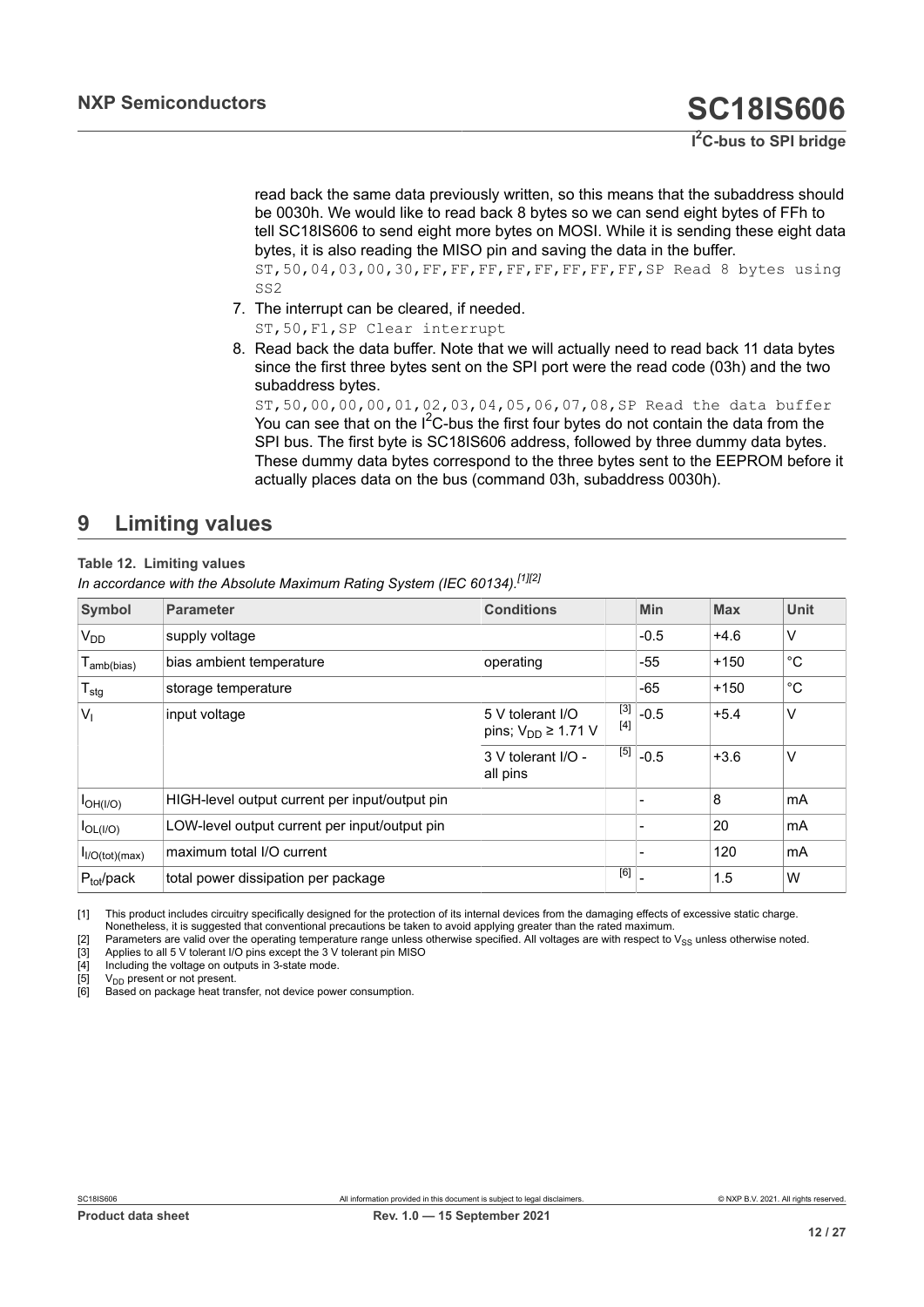## <span id="page-12-5"></span><span id="page-12-1"></span><span id="page-12-0"></span>**10 Static characteristics**

#### <span id="page-12-4"></span><span id="page-12-3"></span><span id="page-12-2"></span>**Table 13. Static characteristics**

 $V_{DD}$  = 1.71 V to 3.6 V;  $T_{amb}$  = -40 °C to +105 °C, unless otherwise specified

| Symbol           | <b>Parameter</b>                        | <b>Conditions</b>                                               |                  | Min                      | Typ $^{[1]}$             | <b>Max</b>         | <b>Unit</b> |
|------------------|-----------------------------------------|-----------------------------------------------------------------|------------------|--------------------------|--------------------------|--------------------|-------------|
| V <sub>DD</sub>  | supply voltage                          |                                                                 |                  | 1.71                     |                          | 3.6                | $\vee$      |
| $I_{DD(open)}$   | operating supply current                | $V_{DD} = 3.3 V$                                                |                  |                          | 2.1                      | 4.0                | mA          |
| $I_{DD(idle)}$   | Idle mode supply current                | $V_{DD}$ = 3.3 V                                                |                  | $\overline{\phantom{a}}$ | 1.3                      | 3.4                | mA          |
| $I_{DD(tpd)}$    | total Power-down mode<br>supply current | $V_{DD} = 3.3 V$                                                |                  |                          | 6                        | 75                 | μA          |
| $V_{th(HL)}$     | HIGH-LOW threshold voltage              | Schmitt trigger input                                           |                  | 0.22V <sub>DD</sub>      | 0.4V <sub>DD</sub>       | $\frac{1}{2}$      | V           |
| $V_{th(LH)}$     | LOW-HIGH threshold voltage              | Schmitt trigger input                                           |                  |                          | 0.6V <sub>DD</sub>       | 0.7V <sub>DD</sub> | V           |
| $V_{\text{hys}}$ | hysteresis voltage                      |                                                                 |                  |                          | 0.2V <sub>DD</sub>       |                    | V           |
| $V_{OL}$         | LOW-level output voltage                | all pins                                                        |                  |                          |                          |                    |             |
|                  |                                         | $I_{OL}$ = 4 mA; 2.5 V $\leq$ V <sub>DD</sub><br>$\leq$ 3.6 V   |                  |                          |                          | 0.5                | $\vee$      |
|                  |                                         | $I_{OL}$ = 3 mA; 1.71 V $\leq$ V <sub>DD</sub><br>$\leq$ 2.5 V  |                  | $\blacksquare$           |                          | 0.5                | $\vee$      |
| V <sub>OH</sub>  | HIGH-level output voltage               | all pins                                                        |                  |                          |                          |                    |             |
|                  |                                         | $I_{OH} = 4$ mA; 2.5 V $\leq$ V <sub>DD</sub><br>$\leq$ 3.6 V   |                  | $V_{DD} - 0.4$           |                          | $\overline{a}$     | $\vee$      |
|                  |                                         | $I_{OH}$ = 3 mA; 1.71 V $\leq$ V <sub>DD</sub><br>$\leq$ 2.5 V  |                  | $VDD - 0.5$              |                          |                    | $\vee$      |
| $C_{ig}$         | input capacitance at gate               |                                                                 | $\overline{[2]}$ |                          |                          | 15                 | pF          |
| $I_{IL}$         | LOW-level input current                 | logical 0; $V_1 = 0.4$ V                                        |                  | $\blacksquare$           | $\overline{\phantom{0}}$ | $-80$              | μA          |
| Ιu               | input leakage current                   | all ports; $V_I = V_{IL}$ or $V_{IH}$                           | $\overline{[3]}$ |                          |                          | ±10                | μA          |
| $I_{\sf THL}$    | HIGH-LOW transition current             | all ports; logical 1-to-0; $V_1$ =<br>2.0 V at $V_{DD}$ = 3.6 V |                  | $-30$                    |                          | $-450$             | μA          |
| $I_{\text{pu}}$  | pull-up current                         | $V_1 = 0 V;$                                                    | [4]              |                          |                          |                    | μA          |
|                  |                                         | 2.0 V ≤ $V_{DD}$ ≤ 3.6 V                                        |                  | 10                       | 50                       | 90                 | μA          |
|                  |                                         | 1.71 V ≤ $V_{DD}$ ≤ 2.0 V                                       |                  | $\overline{7}$           | 50                       | 85                 | μA          |
|                  |                                         | $V_{DD}$ < $V_1$ < 5 V                                          |                  | $\mathbf 0$              | 0                        | 0                  | μA          |

[1] Typical ratings are not guaranteed. The values listed are at room temperature, 3 V.<br>
[2] Pin capacitance is characterized but not tested.<br>
[3] Measured with pins in high-impedance mode.<br>
[4] Pull-up current measured ac

[2] Pin capacitance is characterized but not tested.

[3] Measured with pins in high-impedance mode.

[4] Pull-up current measured across the weak pull-up resistor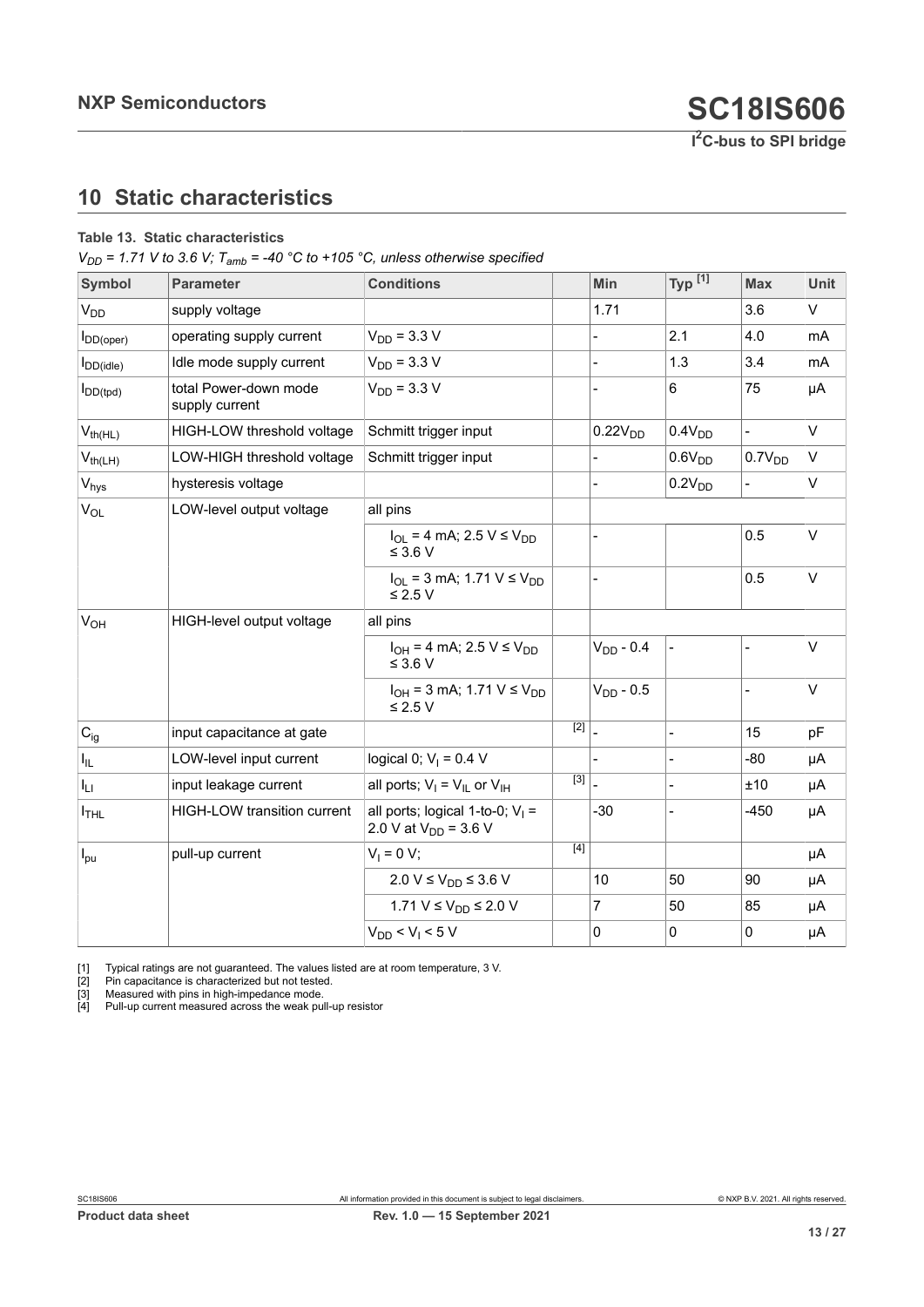## <span id="page-13-2"></span>**11 Dynamic characteristics**

#### <span id="page-13-1"></span>**Table 14. Dynamic characteristics**

 $V_{DD}$  = 1.71 V to 3.6 V;  $T_{amb}$  = -40 °C to +105 °C, unless otherwise specified

| <b>Symbol</b>        | Parameter                   | <b>Conditions</b>    | <b>Min</b> | <b>Typ</b>               | <b>Max</b> | <b>Unit</b> |
|----------------------|-----------------------------|----------------------|------------|--------------------------|------------|-------------|
| <b>Glitch filter</b> |                             |                      |            |                          |            |             |
| $t_{gr}$             | glitch rejection time       | <b>RESET</b> pin     |            |                          | 20         | ns          |
| $t_{sa}$             | signal acceptance time      | <b>RESET</b> pin     | 125        |                          |            | ns          |
|                      |                             | any pin except RESET | 50         | $\blacksquare$           |            | ns          |
|                      | <b>SPI master interface</b> |                      |            |                          |            |             |
| $f_{\rm SPI}$        | SPI operating frequency     | 1.875 MHz            |            |                          | 1.875      | <b>MHz</b>  |
| T <sub>SPICYC</sub>  | SPI cycle time              | 1.875 MHz            | 533        | $\overline{\phantom{0}}$ |            | ns          |
| $t_{DS}$             | data set-up time            |                      | 10         |                          |            | ns          |
| $t_{DH}$             | data hold time              |                      | 7          |                          |            | ns          |
| $t_{V(Q)}$           | data output valid time      |                      |            |                          | 2          | ns          |

<span id="page-13-0"></span>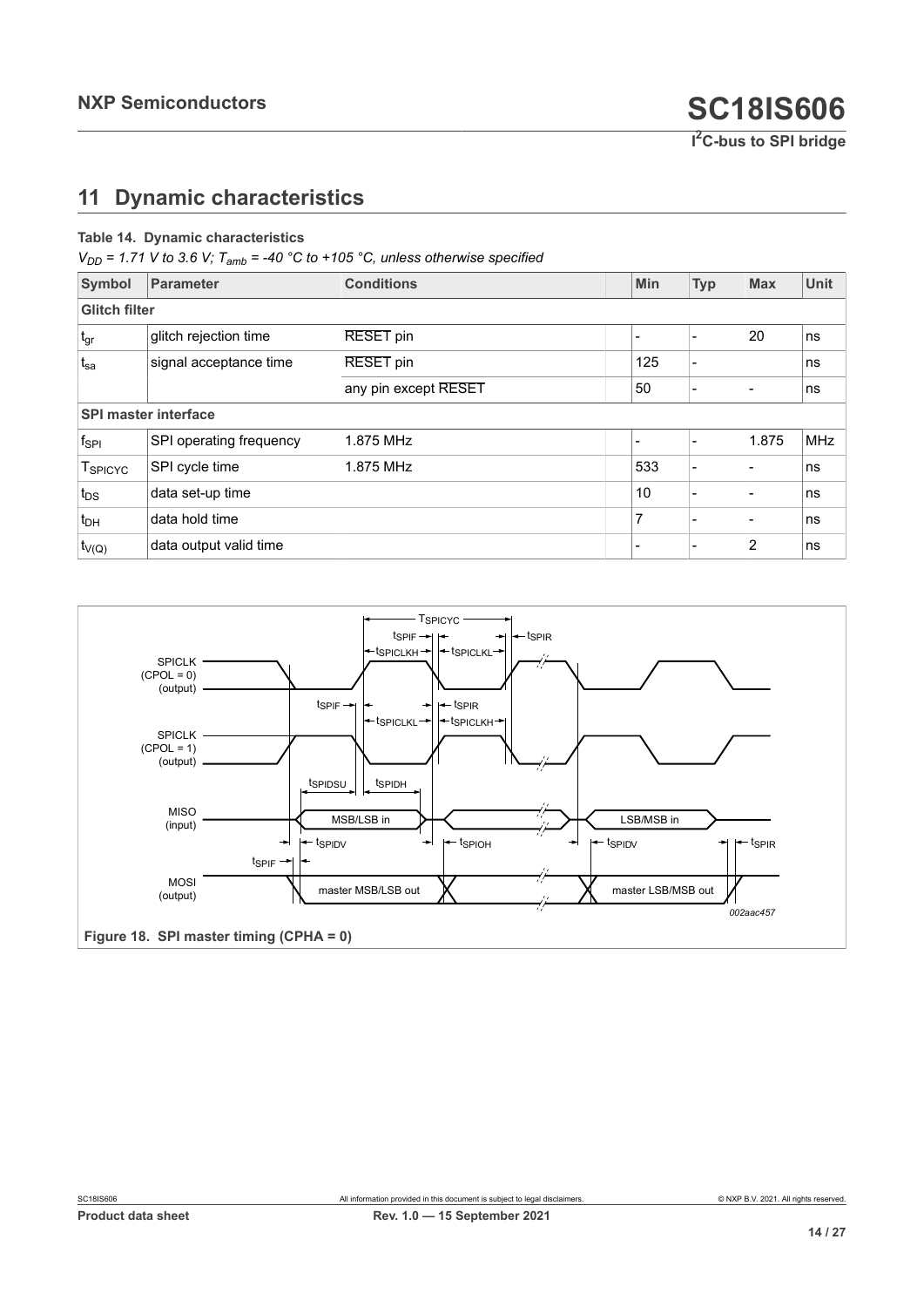<span id="page-14-0"></span>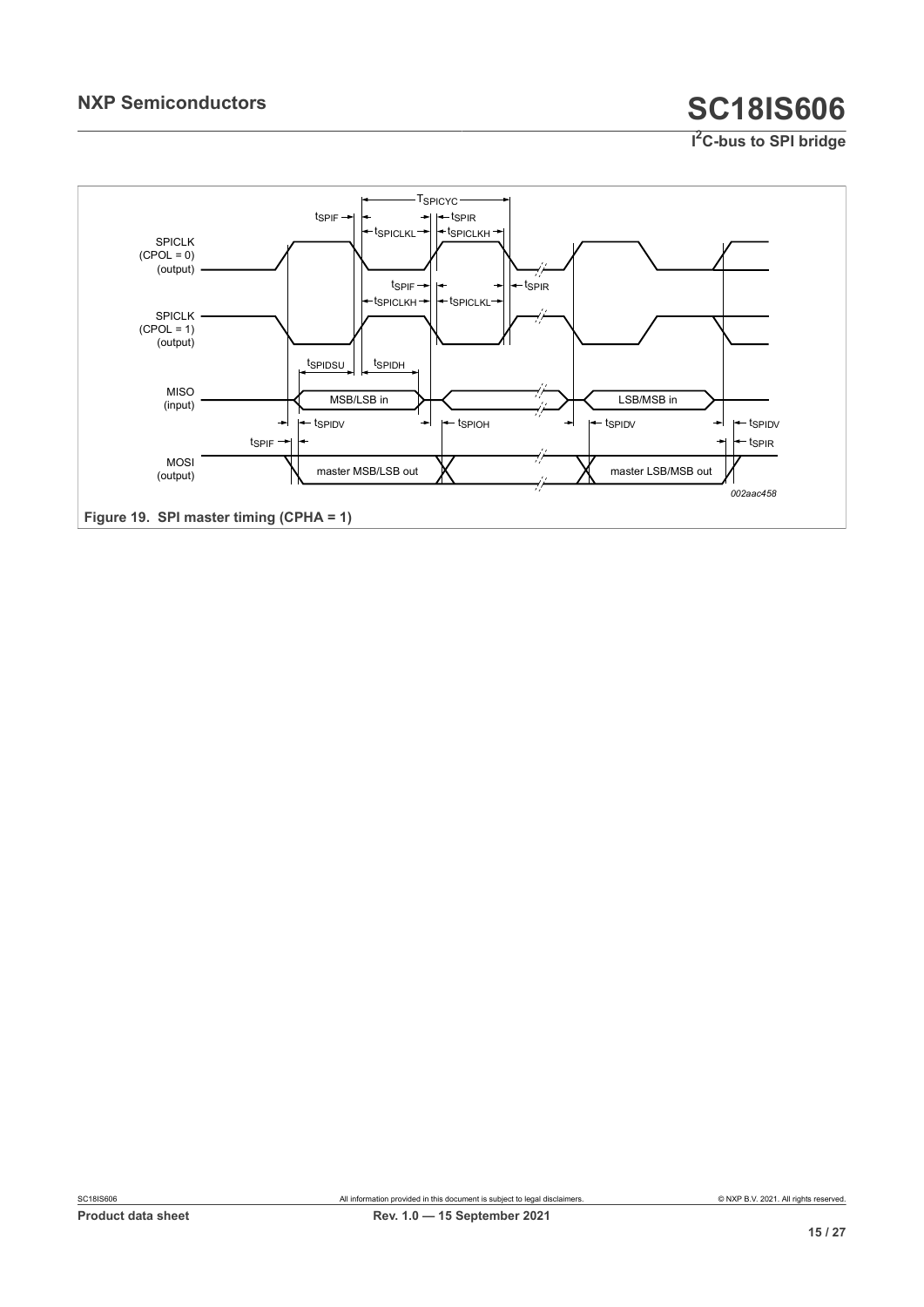## <span id="page-15-1"></span>**12 Package outline**

<span id="page-15-0"></span>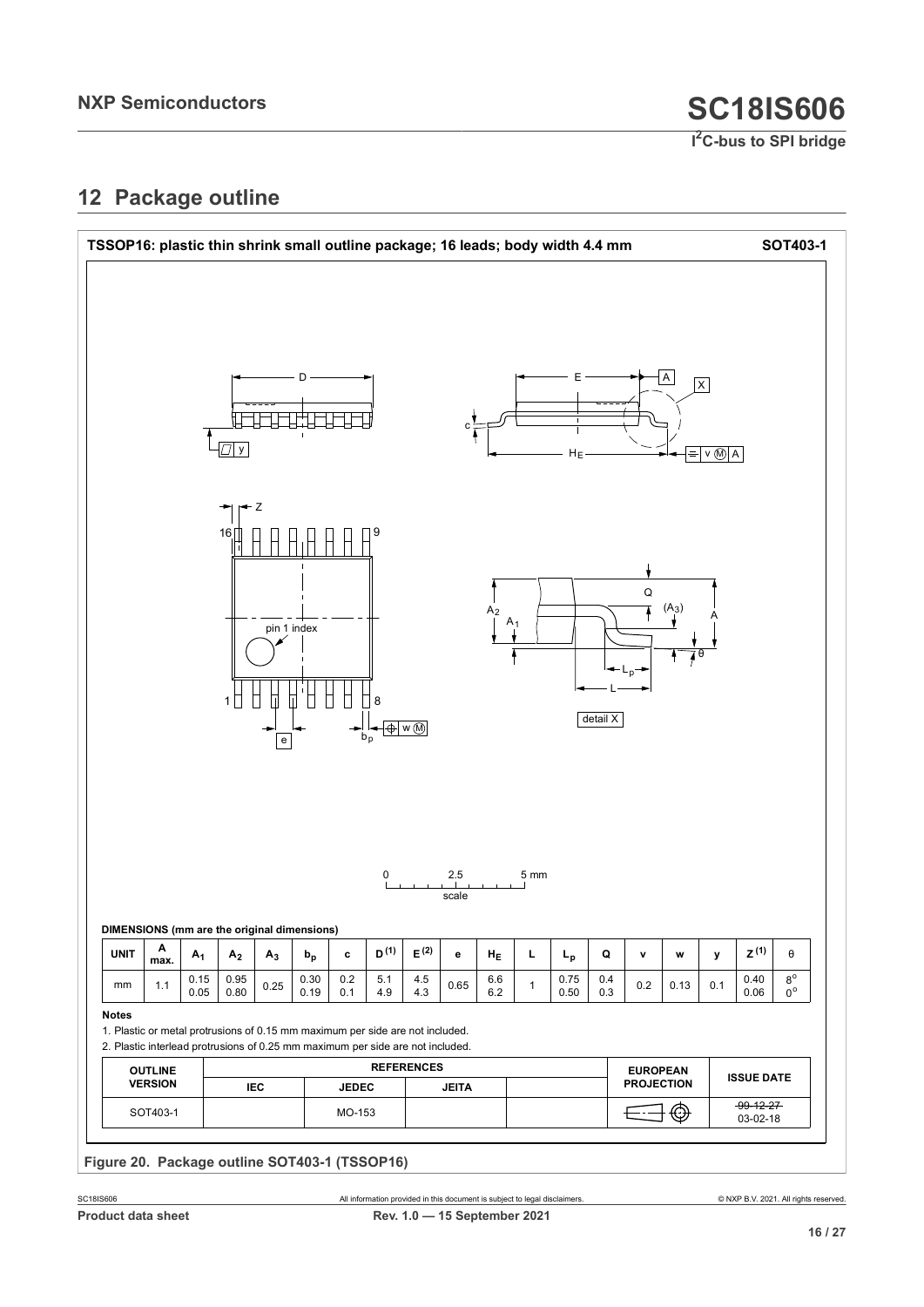## <span id="page-16-1"></span>**13 PCB layout**

<span id="page-16-0"></span>

**Figure 21. SOT403-1 (TSSOP16) footprint information for reflow soldering**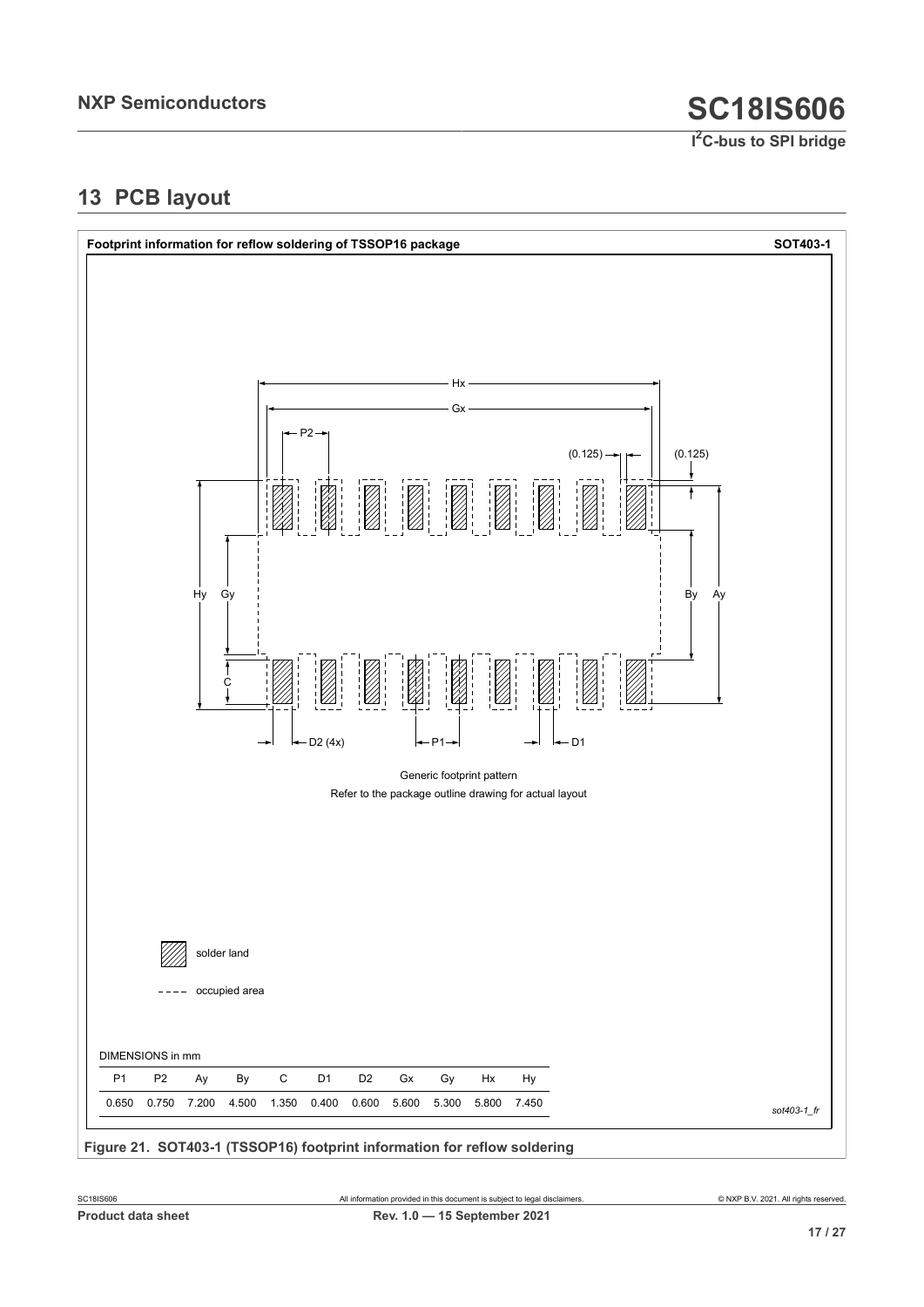<span id="page-17-0"></span>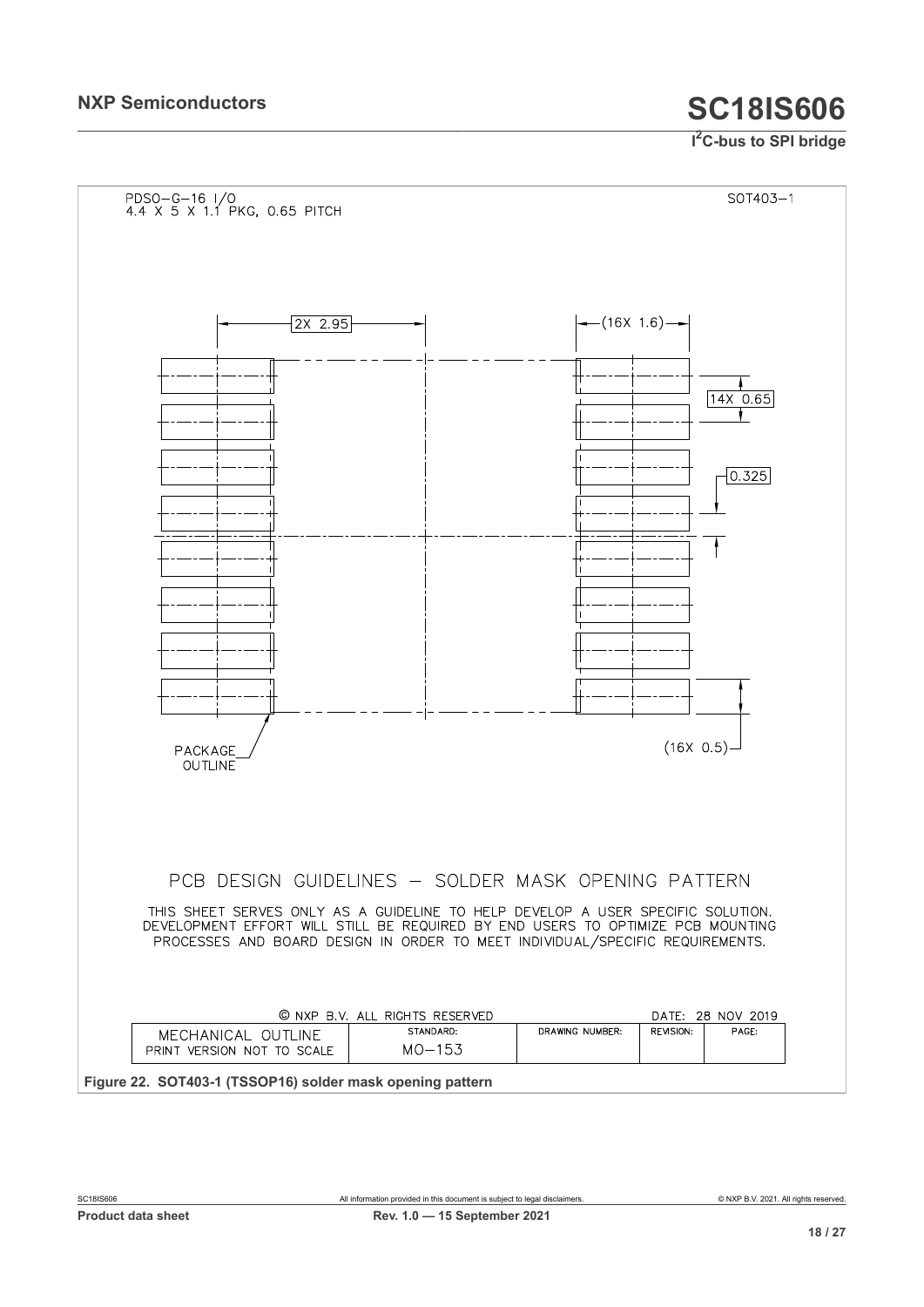<span id="page-18-0"></span>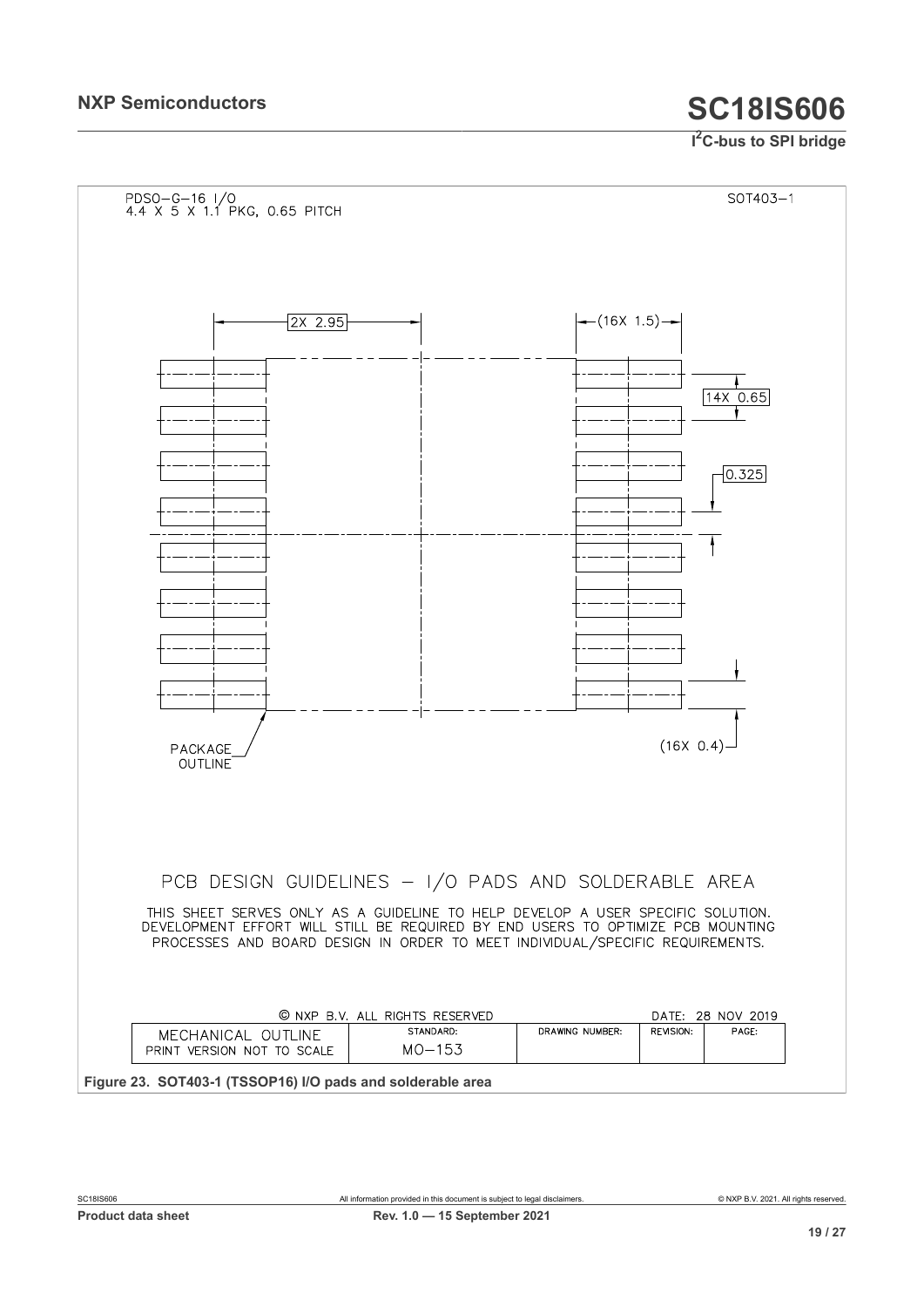<span id="page-19-0"></span>![](_page_19_Figure_3.jpeg)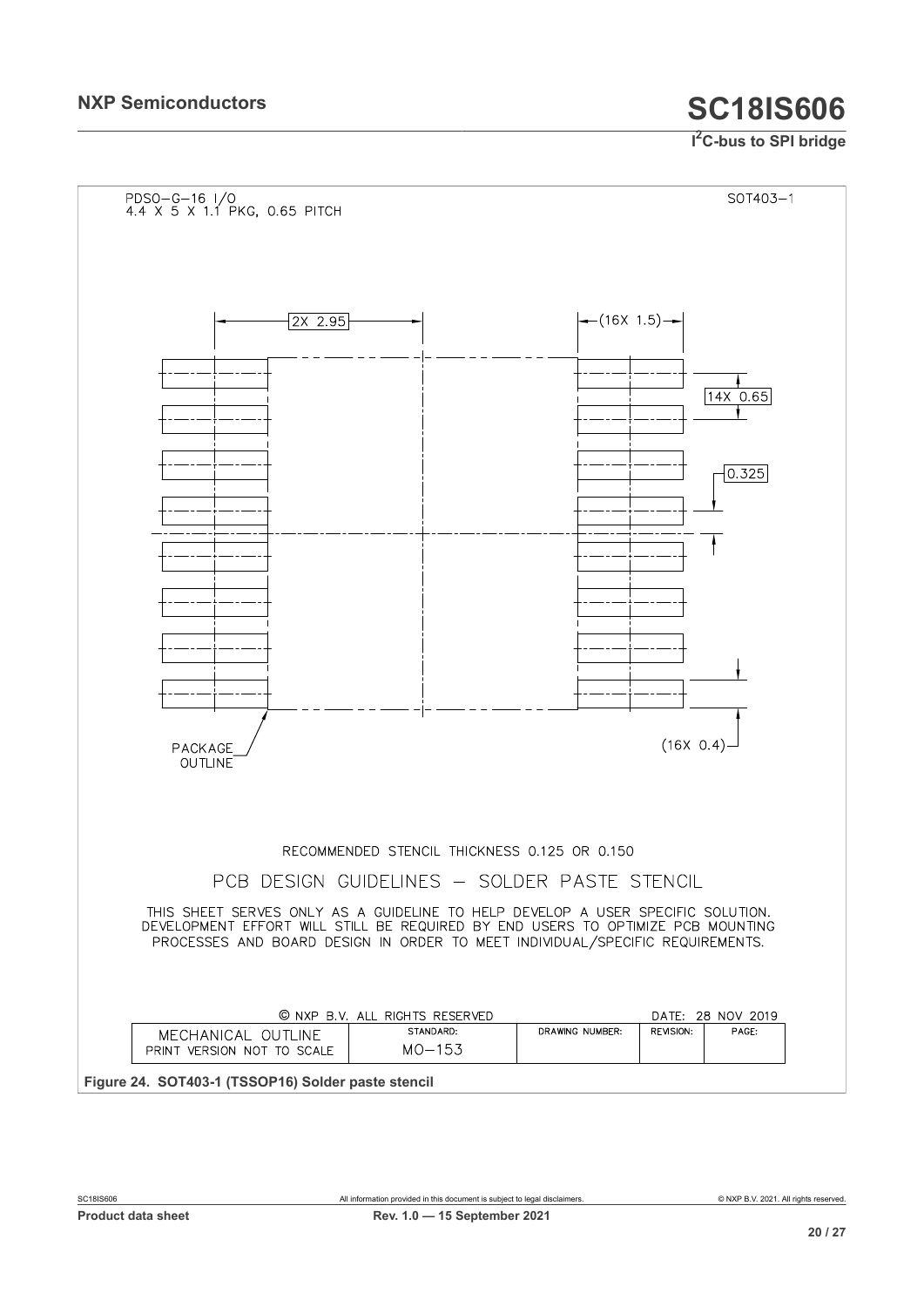## <span id="page-20-0"></span>**14 Soldering of SMD packages**

This text provides a very brief insight into a complex technology. A more in-depth account of soldering ICs can be found in Application Note *AN10365 "Surface mount reflow soldering description"*.

### **14.1 Introduction to soldering**

Soldering is one of the most common methods through which packages are attached to Printed Circuit Boards (PCBs), to form electrical circuits. The soldered joint provides both the mechanical and the electrical connection. There is no single soldering method that is ideal for all IC packages. Wave soldering is often preferred when through-hole and Surface Mount Devices (SMDs) are mixed on one printed wiring board; however, it is not suitable for fine pitch SMDs. Reflow soldering is ideal for the small pitches and high densities that come with increased miniaturization.

#### **14.2 Wave and reflow soldering**

Wave soldering is a joining technology in which the joints are made by solder coming from a standing wave of liquid solder. The wave soldering process is suitable for the following:

- **•** Through-hole components
- **•** Leaded or leadless SMDs, which are glued to the surface of the printed circuit board

Not all SMDs can be wave soldered. Packages with solder balls, and some leadless packages which have solder lands underneath the body, cannot be wave soldered. Also, leaded SMDs with leads having a pitch smaller than ~0.6 mm cannot be wave soldered, due to an increased probability of bridging.

The reflow soldering process involves applying solder paste to a board, followed by component placement and exposure to a temperature profile. Leaded packages, packages with solder balls, and leadless packages are all reflow solderable.

Key characteristics in both wave and reflow soldering are:

- **•** Board specifications, including the board finish, solder masks and vias
- **•** Package footprints, including solder thieves and orientation
- **•** The moisture sensitivity level of the packages
- **•** Package placement
- **•** Inspection and repair
- **•** Lead-free soldering versus SnPb soldering

#### **14.3 Wave soldering**

Key characteristics in wave soldering are:

- **•** Process issues, such as application of adhesive and flux, clinching of leads, board transport, the solder wave parameters, and the time during which components are exposed to the wave
- **•** Solder bath specifications, including temperature and impurities

#### **14.4 Reflow soldering**

Key characteristics in reflow soldering are: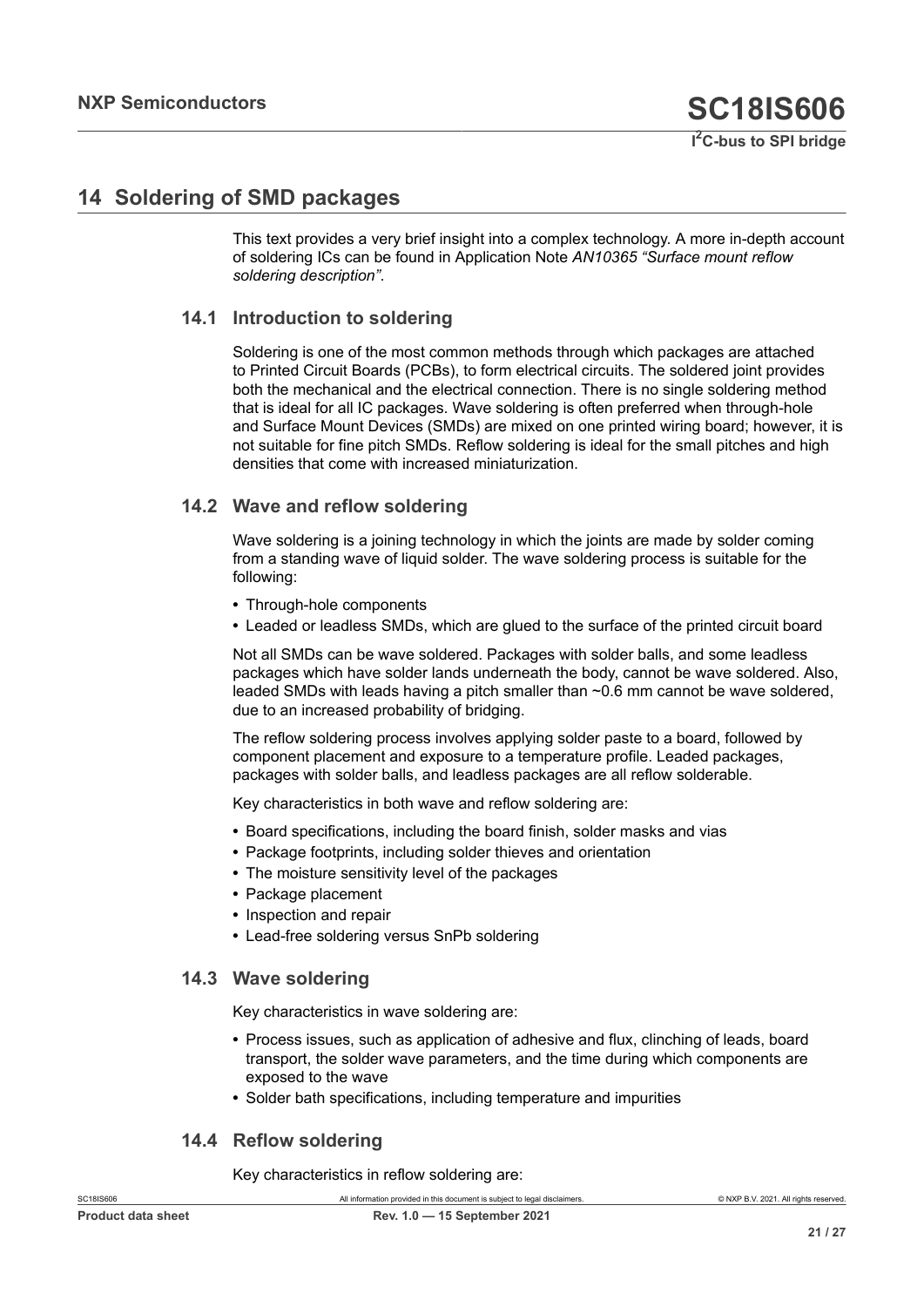- **•** Lead-free versus SnPb soldering; note that a lead-free reflow process usually leads to higher minimum peak temperatures (see [Figure 25](#page-22-0)) than a SnPb process, thus reducing the process window
- **•** Solder paste printing issues including smearing, release, and adjusting the process window for a mix of large and small components on one board
- **•** Reflow temperature profile; this profile includes preheat, reflow (in which the board is heated to the peak temperature) and cooling down. It is imperative that the peak temperature is high enough for the solder to make reliable solder joints (a solder paste characteristic). In addition, the peak temperature must be low enough that the packages and/or boards are not damaged. The peak temperature of the package depends on package thickness and volume and is classified in accordance with [Table](#page-21-0) 15 and [Table](#page-21-1) 16

#### <span id="page-21-0"></span>**Table 15. SnPb eutectic process (from J-STD-020D)**

| Package thickness (mm) | Package reflow temperature (°C) |            |  |  |  |
|------------------------|---------------------------------|------------|--|--|--|
|                        | Volume (mm <sup>3</sup> )       |            |  |  |  |
|                        | < 350                           | $\geq 350$ |  |  |  |
| < 2.5                  | 235                             | 220        |  |  |  |
| $\geq 2.5$             | 220                             | 220        |  |  |  |

#### <span id="page-21-1"></span>**Table 16. Lead-free process (from J-STD-020D)**

| Package thickness (mm) | Package reflow temperature (°C) |             |        |  |  |  |  |
|------------------------|---------------------------------|-------------|--------|--|--|--|--|
|                        | Volume (mm <sup>3</sup> )       |             |        |  |  |  |  |
|                        | < 350                           | 350 to 2000 | > 2000 |  |  |  |  |
| < 1.6                  | 260                             | 260         | 260    |  |  |  |  |
| 1.6 to $2.5$           | 260                             | 250         | 245    |  |  |  |  |
| > 2.5                  | 250                             | 245         | 245    |  |  |  |  |

Moisture sensitivity precautions, as indicated on the packing, must be respected at all times.

Studies have shown that small packages reach higher temperatures during reflow soldering, see [Figure 25](#page-22-0).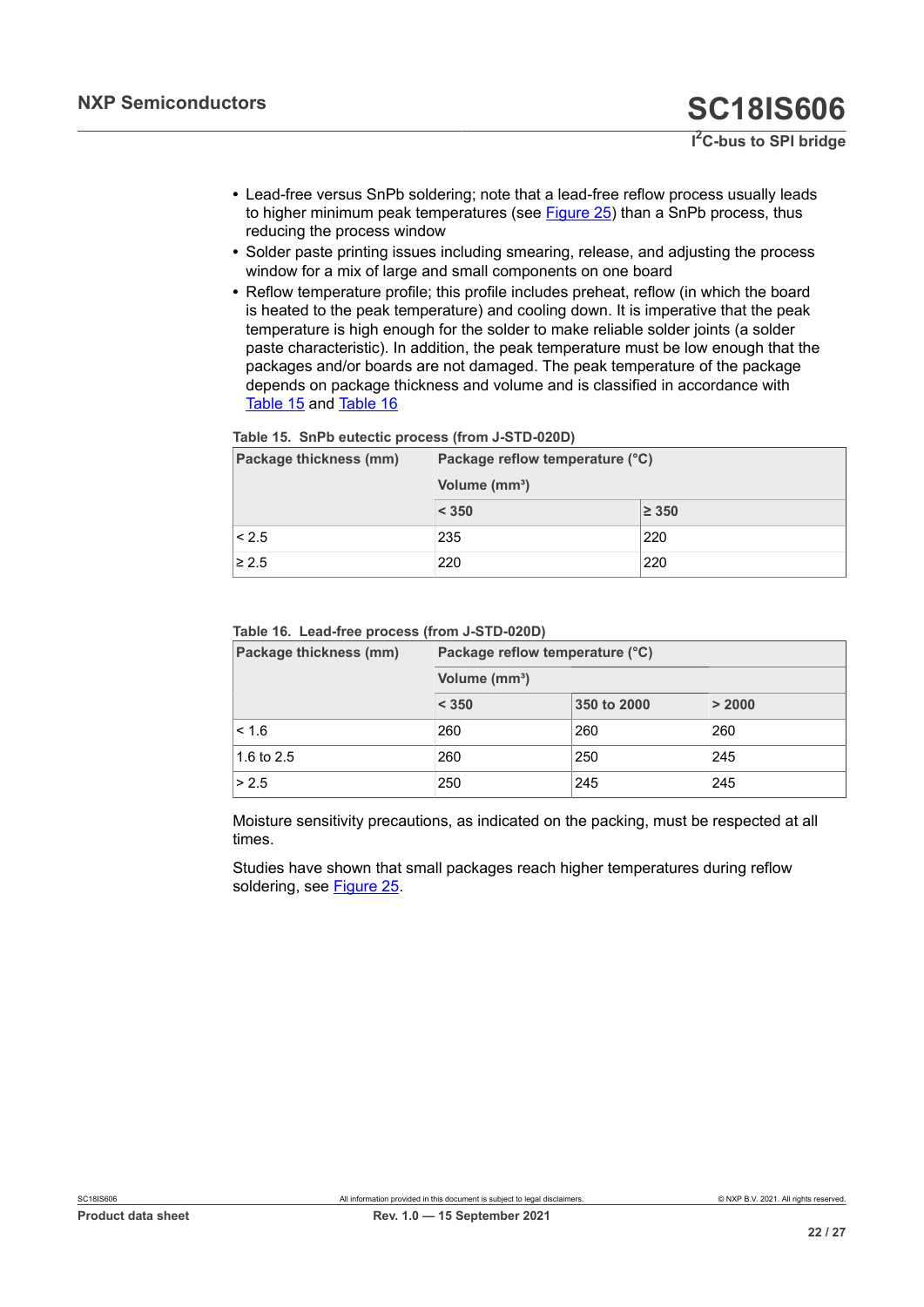<span id="page-22-0"></span>![](_page_22_Figure_3.jpeg)

For further information on temperature profiles, refer to Application Note *AN10365 "Surface mount reflow soldering description"*.

## <span id="page-22-3"></span>**15 Abbreviations**

<span id="page-22-1"></span>

| Table 17. Abbreviations |                                                     |  |  |
|-------------------------|-----------------------------------------------------|--|--|
| Acronym                 | <b>Description</b>                                  |  |  |
| <b>CDM</b>              | <b>Charged Device Model</b>                         |  |  |
| <b>CPU</b>              | <b>Central Processing Unit</b>                      |  |  |
| <b>EEPROM</b>           | Electrically Erasable Programmable Read-Only Memory |  |  |
| <b>ESD</b>              | ElectroStatic Discharge                             |  |  |
| <b>GPIO</b>             | General Purpose Input/Output                        |  |  |
| <b>HBM</b>              | Human Body Model                                    |  |  |
| I/O                     | Input/Output                                        |  |  |
| $I^2C$ -bus             | Inter-Integrated Circuit bus                        |  |  |
| <b>LSB</b>              | Least Significant Bit                               |  |  |
| MМ                      | Machine Model                                       |  |  |
| <b>MSB</b>              | Most Significant Bit                                |  |  |
| SPI                     | Serial Peripheral Interface                         |  |  |

## <span id="page-22-4"></span>**16 Revision history**

<span id="page-22-2"></span>

| Table 18. Revision history |              |                    |                      |                   |
|----------------------------|--------------|--------------------|----------------------|-------------------|
| Document ID                | Release date | Data sheet status  | <b>Change notice</b> | <b>Supersedes</b> |
| SC18IS606 v.1.0            | 20210915     | Product data sheet |                      |                   |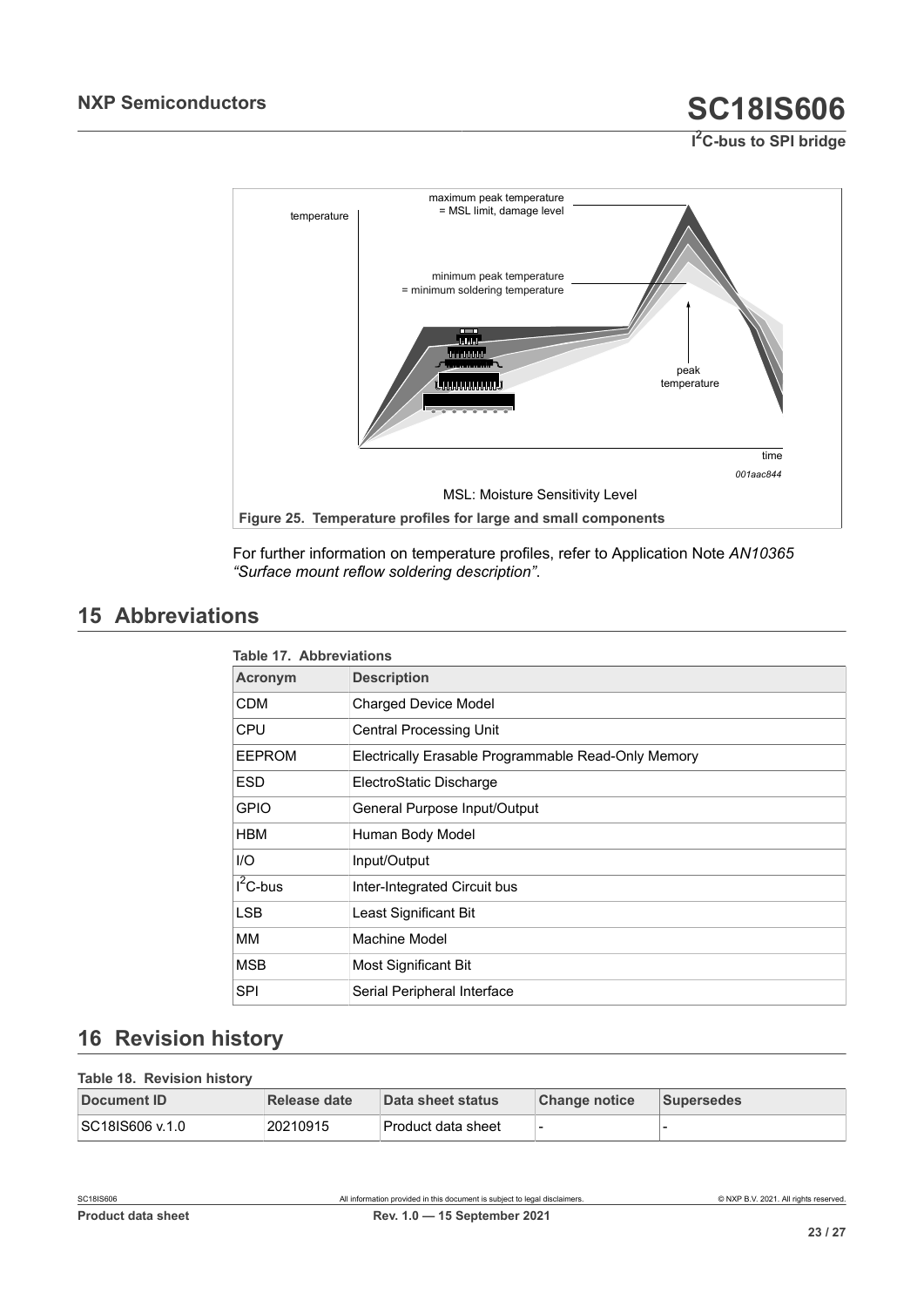## <span id="page-23-0"></span>**17 Legal information**

## **17.1 Data sheet status**

| Document status <sup>[1][2]</sup> | Product status <sup>[3]</sup> | <b>Definition</b>                                                                        |
|-----------------------------------|-------------------------------|------------------------------------------------------------------------------------------|
| Objective [short] data sheet      | Development                   | This document contains data from the objective specification for product<br>development. |
| Preliminary [short] data sheet    | Qualification                 | This document contains data from the preliminary specification.                          |
| Product [short] data sheet        | Production                    | This document contains the product specification.                                        |

[1] Please consult the most recently issued document before initiating or completing a design.<br>[2] The term 'short data sheet' is explained in section "Definitions".

t :<br>[2] The term 'short data sheet' is explained in section "Definitions".<br>[3] The product status of device(s) described in this document may

The product status of device(s) described in this document may have changed since this document was published and may differ in case of multiple devices. The latest product status information is available on the Internet at URL http://www.nxp.com.

## **17.2 Definitions**

**Draft** — A draft status on a document indicates that the content is still under internal review and subject to formal approval, which may result in modifications or additions. NXP Semiconductors does not give any representations or warranties as to the accuracy or completeness of information included in a draft version of a document and shall have no liability for the consequences of use of such information.

**Short data sheet** — A short data sheet is an extract from a full data sheet with the same product type number(s) and title. A short data sheet is intended for quick reference only and should not be relied upon to contain detailed and full information. For detailed and full information see the relevant full data sheet, which is available on request via the local NXP Semiconductors sales office. In case of any inconsistency or conflict with the short data sheet, the full data sheet shall prevail.

**Product specification** — The information and data provided in a Product data sheet shall define the specification of the product as agreed between NXP Semiconductors and its customer, unless NXP Semiconductors and customer have explicitly agreed otherwise in writing. In no event however, shall an agreement be valid in which the NXP Semiconductors product is deemed to offer functions and qualities beyond those described in the Product data sheet.

## **17.3 Disclaimers**

**Limited warranty and liability** — Information in this document is believed to be accurate and reliable. However, NXP Semiconductors does not give any representations or warranties, expressed or implied, as to the accuracy or completeness of such information and shall have no liability for the consequences of use of such information. NXP Semiconductors takes no responsibility for the content in this document if provided by an information source outside of NXP Semiconductors. In no event shall NXP Semiconductors be liable for any indirect, incidental, punitive, special or consequential damages (including - without limitation - lost profits, lost savings, business interruption, costs related to the removal or replacement of any products or rework charges) whether or not such damages are based on tort (including negligence), warranty, breach of contract or any other legal theory. Notwithstanding any damages that customer might incur for any reason whatsoever, NXP Semiconductors' aggregate and cumulative liability towards customer for the products described herein shall be limited in accordance with the Terms and conditions of commercial sale of NXP **Semiconductors** 

**Right to make changes** — NXP Semiconductors reserves the right to make changes to information published in this document, including without limitation specifications and product descriptions, at any time and without

notice. This document supersedes and replaces all information supplied prior to the publication hereof.

**Suitability for use** — NXP Semiconductors products are not designed, authorized or warranted to be suitable for use in life support, life-critical or safety-critical systems or equipment, nor in applications where failure or malfunction of an NXP Semiconductors product can reasonably be expected to result in personal injury, death or severe property or environmental damage. NXP Semiconductors and its suppliers accept no liability for inclusion and/or use of NXP Semiconductors products in such equipment or applications and therefore such inclusion and/or use is at the customer's own risk.

**Applications** — Applications that are described herein for any of these products are for illustrative purposes only. NXP Semiconductors makes no representation or warranty that such applications will be suitable for the specified use without further testing or modification. Customers are responsible for the design and operation of their applications and products using NXP Semiconductors products, and NXP Semiconductors accepts no liability for any assistance with applications or customer product design. It is customer's sole responsibility to determine whether the NXP Semiconductors product is suitable and fit for the customer's applications and products planned, as well as for the planned application and use of customer's third party customer(s). Customers should provide appropriate design and operating safeguards to minimize the risks associated with their applications and products. NXP Semiconductors does not accept any liability related to any default, damage, costs or problem which is based on any weakness or default in the customer's applications or products, or the application or use by customer's third party customer(s). Customer is responsible for doing all necessary testing for the customer's applications and products using NXP Semiconductors products in order to avoid a default of the applications and the products or of the application or use by customer's third party customer(s). NXP does not accept any liability in this respect.

**Limiting values** — Stress above one or more limiting values (as defined in the Absolute Maximum Ratings System of IEC 60134) will cause permanent damage to the device. Limiting values are stress ratings only and (proper) operation of the device at these or any other conditions above those given in the Recommended operating conditions section (if present) or the Characteristics sections of this document is not warranted. Constant or repeated exposure to limiting values will permanently and irreversibly affect the quality and reliability of the device.

**Terms and conditions of commercial sale** — NXP Semiconductors products are sold subject to the general terms and conditions of commercial sale, as published at http://www.nxp.com/profile/terms, unless otherwise agreed in a valid written individual agreement. In case an individual agreement is concluded only the terms and conditions of the respective agreement shall apply. NXP Semiconductors hereby expressly objects to applying the customer's general terms and conditions with regard to the purchase of NXP Semiconductors products by customer.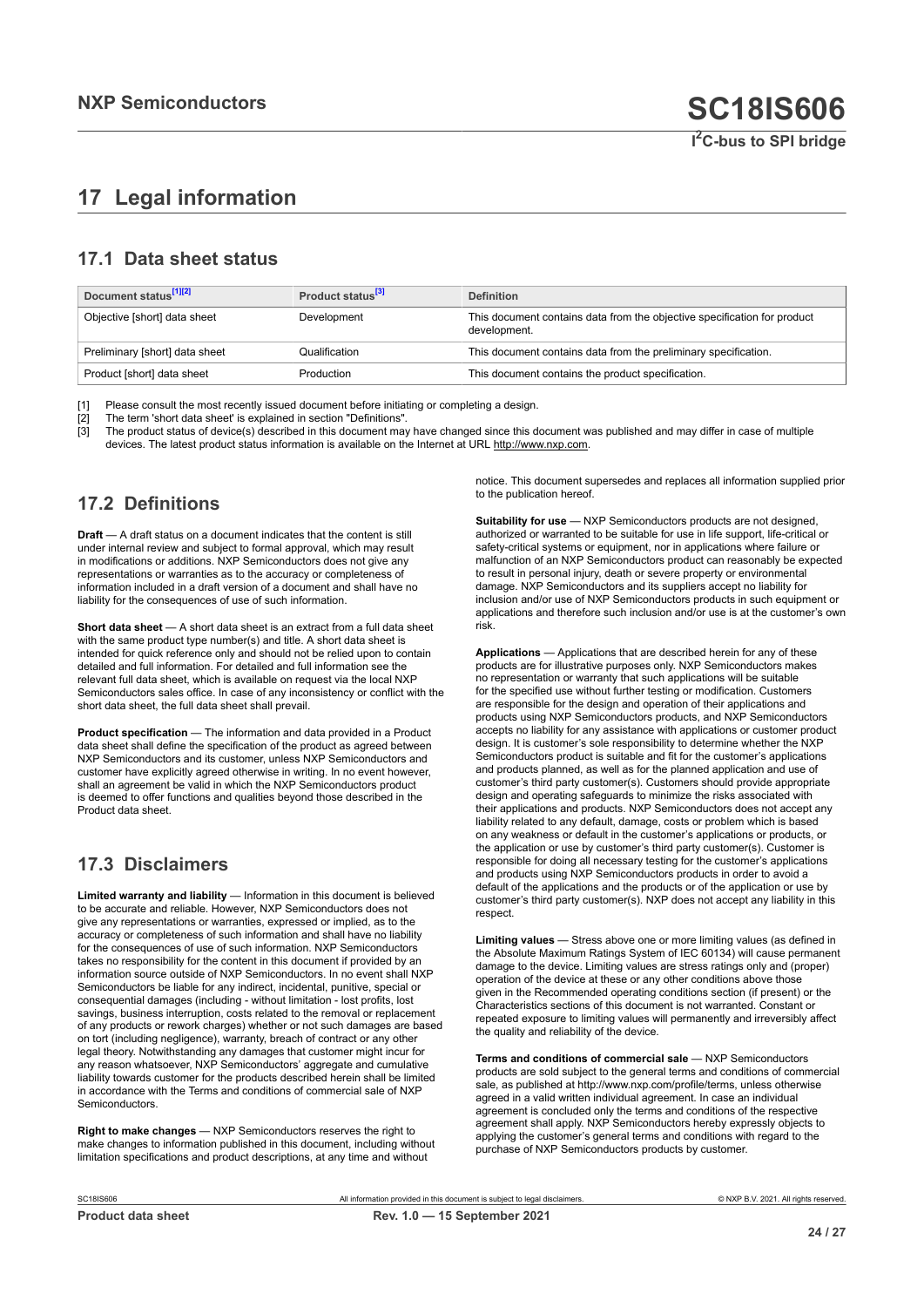## **NXP Semiconductors SC18IS606 I <sup>2</sup>C-bus to SPI bridge**

**No offer to sell or license** — Nothing in this document may be interpreted or construed as an offer to sell products that is open for acceptance or the grant, conveyance or implication of any license under any copyrights, patents or other industrial or intellectual property rights.

**Export control** — This document as well as the item(s) described herein may be subject to export control regulations. Export might require a prior authorization from competent authorities.

**Non-automotive qualified products** — Unless this data sheet expressly states that this specific NXP Semiconductors product is automotive qualified, the product is not suitable for automotive use. It is neither qualified nor tested in accordance with automotive testing or application requirements. NXP Semiconductors accepts no liability for inclusion and/or use of nonautomotive qualified products in automotive equipment or applications. In the event that customer uses the product for design-in and use in automotive applications to automotive specifications and standards, customer (a) shall use the product without NXP Semiconductors' warranty of the product for such automotive applications, use and specifications, and (b) whenever customer uses the product for automotive applications beyond NXP

Semiconductors' specifications such use shall be solely at customer's own risk, and (c) customer fully indemnifies NXP Semiconductors for any liability, damages or failed product claims resulting from customer design and use of the product for automotive applications beyond NXP Semiconductors' standard warranty and NXP Semiconductors' product specifications.

**Translations** — A non-English (translated) version of a document is for reference only. The English version shall prevail in case of any discrepancy between the translated and English versions.

## **17.4 Trademarks**

Notice: All referenced brands, product names, service names and trademarks are the property of their respective owners.

**I <sup>2</sup>C-bus** — logo is a trademark of NXP B.V.

**NXP** — wordmark and logo are trademarks of NXP B.V.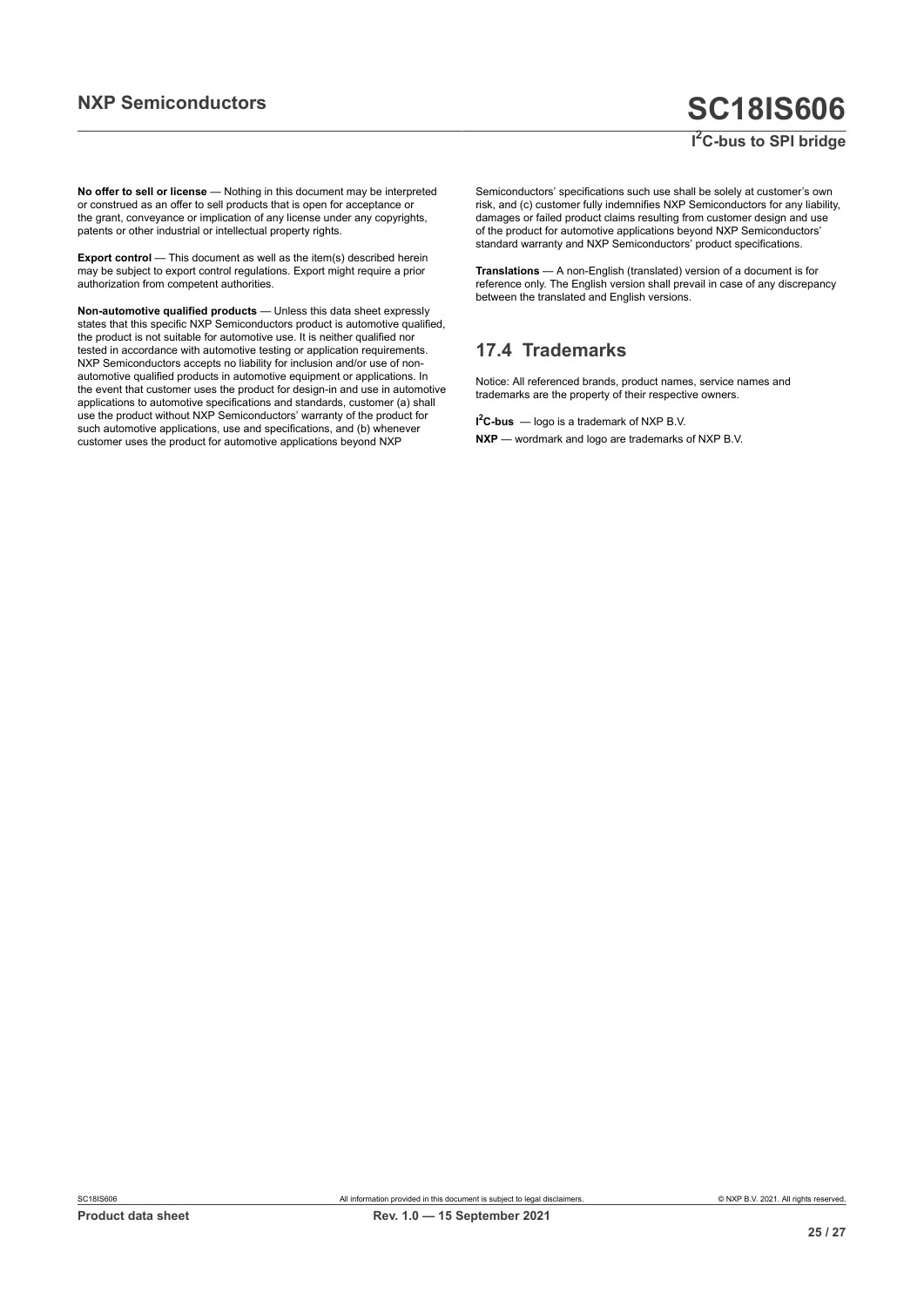## **Tables**

| Tab. 1. |                                                |
|---------|------------------------------------------------|
| Tab. 2. |                                                |
| Tab. 3. |                                                |
| Tab. 4. |                                                |
| Tab. 5. | Configure SPI Interface (F0h) bit allocation 6 |
| Tab. 6. | Configure SPI Interface (F0h) bit              |
|         |                                                |
| Tab. 7. | GPIO Write (F0h) bit allocation  8             |
| Tab. 8. | GPIO Read (F5h) bit allocation  8              |
| Tab. 9. | GPIO Enable (F6h) bit allocation  9            |

## **Figures**

| Fig. 1.  |                                 |  |
|----------|---------------------------------|--|
| Fig. 2.  | Pin configuration for TSSOP16 3 |  |
| Fig. 3.  |                                 |  |
| Fig. 4.  |                                 |  |
| Fig. 5.  |                                 |  |
| Fig. 6.  |                                 |  |
| Fig. 7.  |                                 |  |
| Fig. 8.  |                                 |  |
| Fig. 9.  |                                 |  |
| Fig. 10. |                                 |  |
| Fig. 11. |                                 |  |
| Fig. 12. |                                 |  |
| Fig. 13. |                                 |  |
| Fig. 14. |                                 |  |
| Fig. 15. |                                 |  |

| Tab. 10. | GPIO Configuration (F7h) bit allocation 9   |  |
|----------|---------------------------------------------|--|
| Tab. 11. | GPIO Configuration (F7h) bit description  9 |  |
| Tab. 12. |                                             |  |
| Tab. 13. |                                             |  |
| Tab. 14. |                                             |  |
| Tab. 15. | SnPb eutectic process (from J-STD-020D)  22 |  |
| Tab. 16. | Lead-free process (from J-STD-020D) 22      |  |
| Tab. 17. |                                             |  |
| Tab. 18. |                                             |  |
|          |                                             |  |

| Fig. 16. |                                             |    |
|----------|---------------------------------------------|----|
| Fig. 17. | Push-pull output configuration  10          |    |
| Fig. 18. | SPI master timing (CPHA = 0)  14            |    |
| Fig. 19. | SPI master timing (CPHA = 1)  15            |    |
| Fig. 20. | Package outline SOT403-1 (TSSOP16)  16      |    |
| Fig. 21. | SOT403-1 (TSSOP16) footprint information    |    |
|          |                                             |    |
| Fig. 22. | SOT403-1 (TSSOP16) solder mask              |    |
|          |                                             |    |
| Fig. 23. | SOT403-1 (TSSOP16) I/O pads and             |    |
|          |                                             | 19 |
| Fig. 24. | SOT403-1 (TSSOP16) Solder paste stencil  20 |    |
| Fig. 25. | Temperature profiles for large and small    |    |
|          | components                                  |    |
|          |                                             |    |